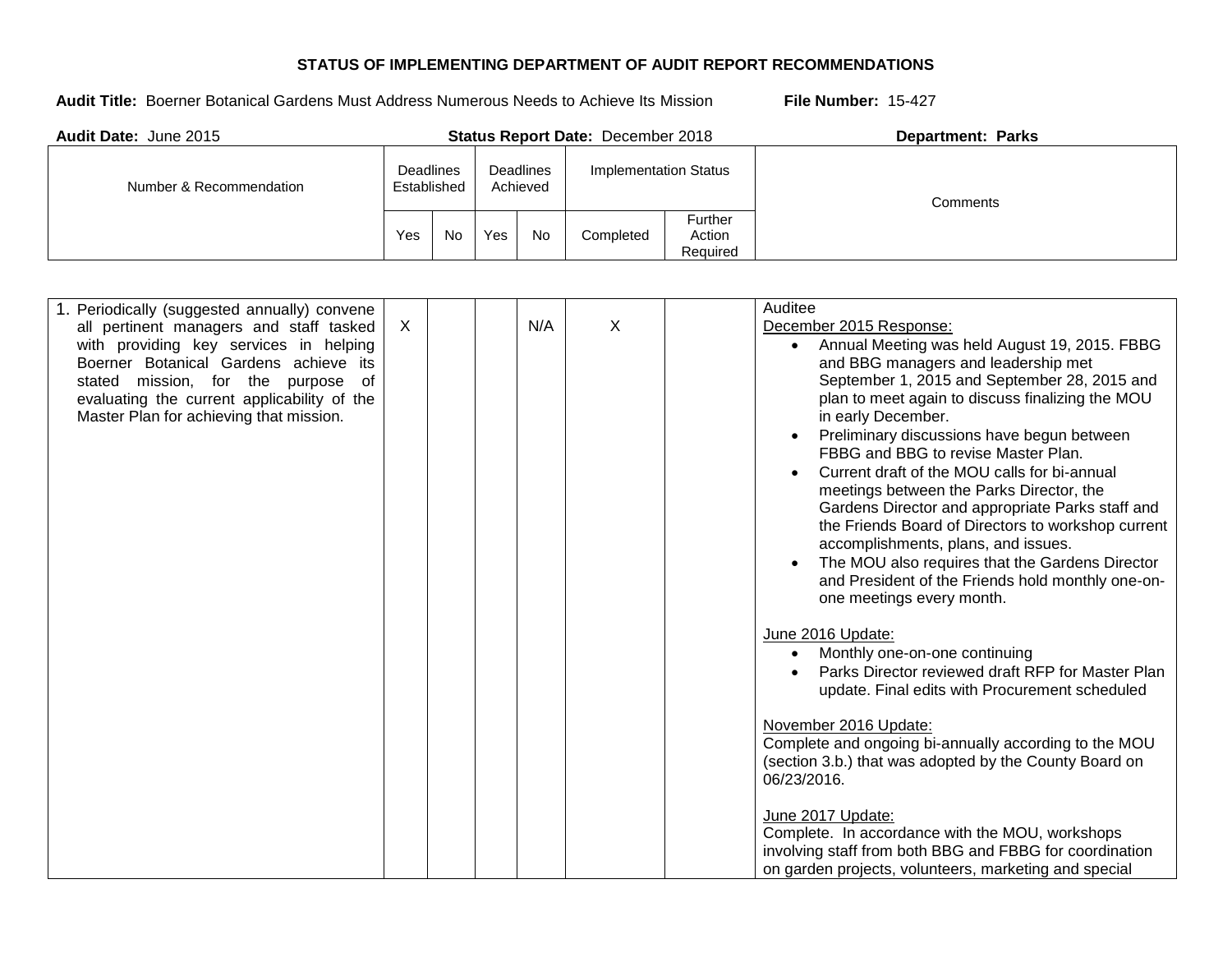| Audit Date: June 2015                                                                                                                                                                                                                                                                            |                                                                 |    |                              |     | Status Report Date: December 2018 |                               | <b>Department: Parks</b>                                                                                                                                                                                                                                                                                                                                                                                                                                                                                                                                                                                                                                                                                                                                                                                                                                                                                                                                                                                                                                                                      |  |  |
|--------------------------------------------------------------------------------------------------------------------------------------------------------------------------------------------------------------------------------------------------------------------------------------------------|-----------------------------------------------------------------|----|------------------------------|-----|-----------------------------------|-------------------------------|-----------------------------------------------------------------------------------------------------------------------------------------------------------------------------------------------------------------------------------------------------------------------------------------------------------------------------------------------------------------------------------------------------------------------------------------------------------------------------------------------------------------------------------------------------------------------------------------------------------------------------------------------------------------------------------------------------------------------------------------------------------------------------------------------------------------------------------------------------------------------------------------------------------------------------------------------------------------------------------------------------------------------------------------------------------------------------------------------|--|--|
| Number & Recommendation                                                                                                                                                                                                                                                                          | <b>Deadlines</b><br><b>Deadlines</b><br>Established<br>Achieved |    | <b>Implementation Status</b> |     | Comments                          |                               |                                                                                                                                                                                                                                                                                                                                                                                                                                                                                                                                                                                                                                                                                                                                                                                                                                                                                                                                                                                                                                                                                               |  |  |
|                                                                                                                                                                                                                                                                                                  | Yes                                                             | No | Yes                          | No  | Completed                         | Further<br>Action<br>Required |                                                                                                                                                                                                                                                                                                                                                                                                                                                                                                                                                                                                                                                                                                                                                                                                                                                                                                                                                                                                                                                                                               |  |  |
|                                                                                                                                                                                                                                                                                                  |                                                                 |    |                              |     |                                   |                               | events will continue.                                                                                                                                                                                                                                                                                                                                                                                                                                                                                                                                                                                                                                                                                                                                                                                                                                                                                                                                                                                                                                                                         |  |  |
| 2. Evaluate BBG's mission statement in light<br>of the recommended changes from the<br>Master Plan, taking into consideration<br>changes that have occurred since its<br>If changes are deemed<br>issuance.<br>necessary, prepare a revised mission<br>statement for County Board consideration. | $\sf X$                                                         |    |                              | N/A |                                   | X                             | Auditee:<br>December 2015 Response:<br>Parks is currently working with County<br>Procurement and FBBG to draft a Request For<br>Proposal (RFP) for a firm to develop a new Master<br>Plan.<br>Evaluation of the mission statement will be part of<br>the master plan process.<br>June 2016 Update:<br>This will need to be completed after the Master<br>$\bullet$<br>Plan is finished<br>November 2016 Update:<br>If the mission statement for BBG needs to be altered or<br>amended based on accepted changes to the updated new<br>Master Plan and Business Plan, then it will be prepared<br>and submitted for County Board consideration. Current<br>timeline to release the RFP for the Master Plan and<br>Business Plan is planned for 1 <sup>st</sup> Qtr 2017.<br>June 2017 Update:<br>Evaluation of the mission statement will be included in the<br>scope of work for a consultant to update the master plan<br>and develop a future path and sustainability plan for BBG.<br>The RFP to be release by the end of the 2 <sup>nd</sup> quarter of<br>2017.<br>December 2017 Update: |  |  |
|                                                                                                                                                                                                                                                                                                  |                                                                 |    |                              |     |                                   |                               | Consultant has been chosen to update the Boerner Master<br>Plan and develop a Business Plan. The evaluation of the<br>current mission statement has been included in the scope                                                                                                                                                                                                                                                                                                                                                                                                                                                                                                                                                                                                                                                                                                                                                                                                                                                                                                                |  |  |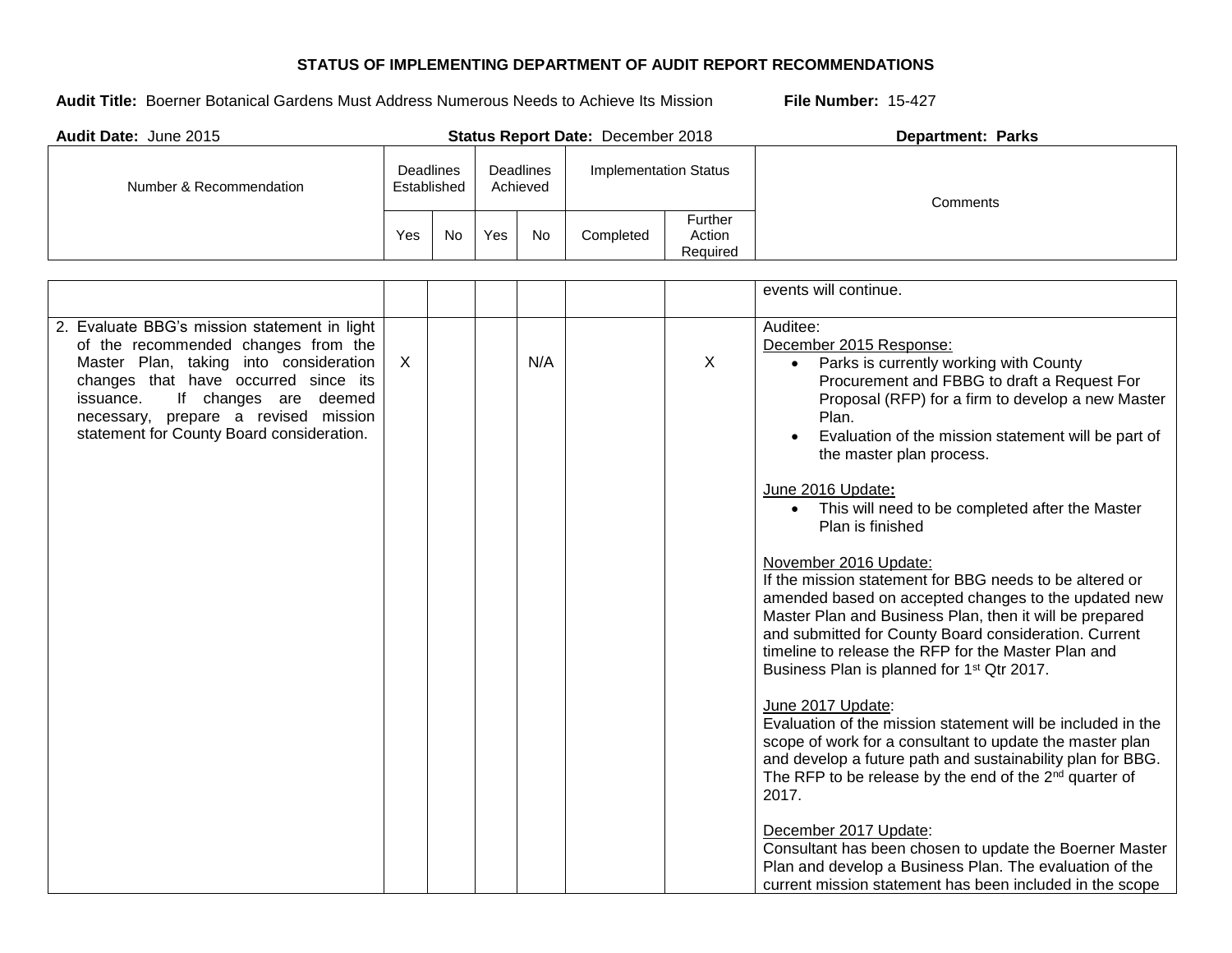**Audit Title:** Boerner Botanical Gardens Must Address Numerous Needs to Achieve Its Mission **File Number:** 15-427

| <b>Audit Date: June 2015</b> |                  |             |                              |           | <b>Status Report Date: December 2018</b> |                               | <b>Department: Parks</b>                                                                                                                                                                                                                                                                                                                                                                                                                                                                                                                                                                                                                                                                    |
|------------------------------|------------------|-------------|------------------------------|-----------|------------------------------------------|-------------------------------|---------------------------------------------------------------------------------------------------------------------------------------------------------------------------------------------------------------------------------------------------------------------------------------------------------------------------------------------------------------------------------------------------------------------------------------------------------------------------------------------------------------------------------------------------------------------------------------------------------------------------------------------------------------------------------------------|
| Number & Recommendation      | <b>Deadlines</b> | Established | <b>Deadlines</b><br>Achieved |           | <b>Implementation Status</b>             |                               | Comments                                                                                                                                                                                                                                                                                                                                                                                                                                                                                                                                                                                                                                                                                    |
|                              | Yes              | <b>No</b>   | Yes                          | <b>No</b> | Completed                                | Further<br>Action<br>Required |                                                                                                                                                                                                                                                                                                                                                                                                                                                                                                                                                                                                                                                                                             |
|                              |                  |             |                              |           |                                          |                               | of work for the consultant to review and update as<br>appropriate. Consultant work is anticipated to be<br>completed in 2018.<br>June 2018 Update:<br>Since the initial effort to produce a Master Plan for BBG<br>was discussed, a separate planning effort was created to<br>focus on a similar topic at the Mitchell Park Domes. As<br>both facilities are integrated within the Parks Horticulture<br>Division, the Master Plan for BBG was held in order to<br>provide more time for the scope of the Domes planning<br>effort to be developed in order to identify potential<br>efficiencies. BBG mission statement evaluation will begin<br>independent of a master planning effort. |

# **December 2018 Update:**

| Boerner staff has recently met to discuss the current      |  |
|------------------------------------------------------------|--|
| mission statement independent of a master planning         |  |
| effort. Revisions to the statement have been drafted and   |  |
| are being reviewed by Boerner staff and Parks              |  |
| management. It is anticipated that a final revised mission |  |
| statement will be developed for County Board               |  |
| consideration in the first quarter of 2019.                |  |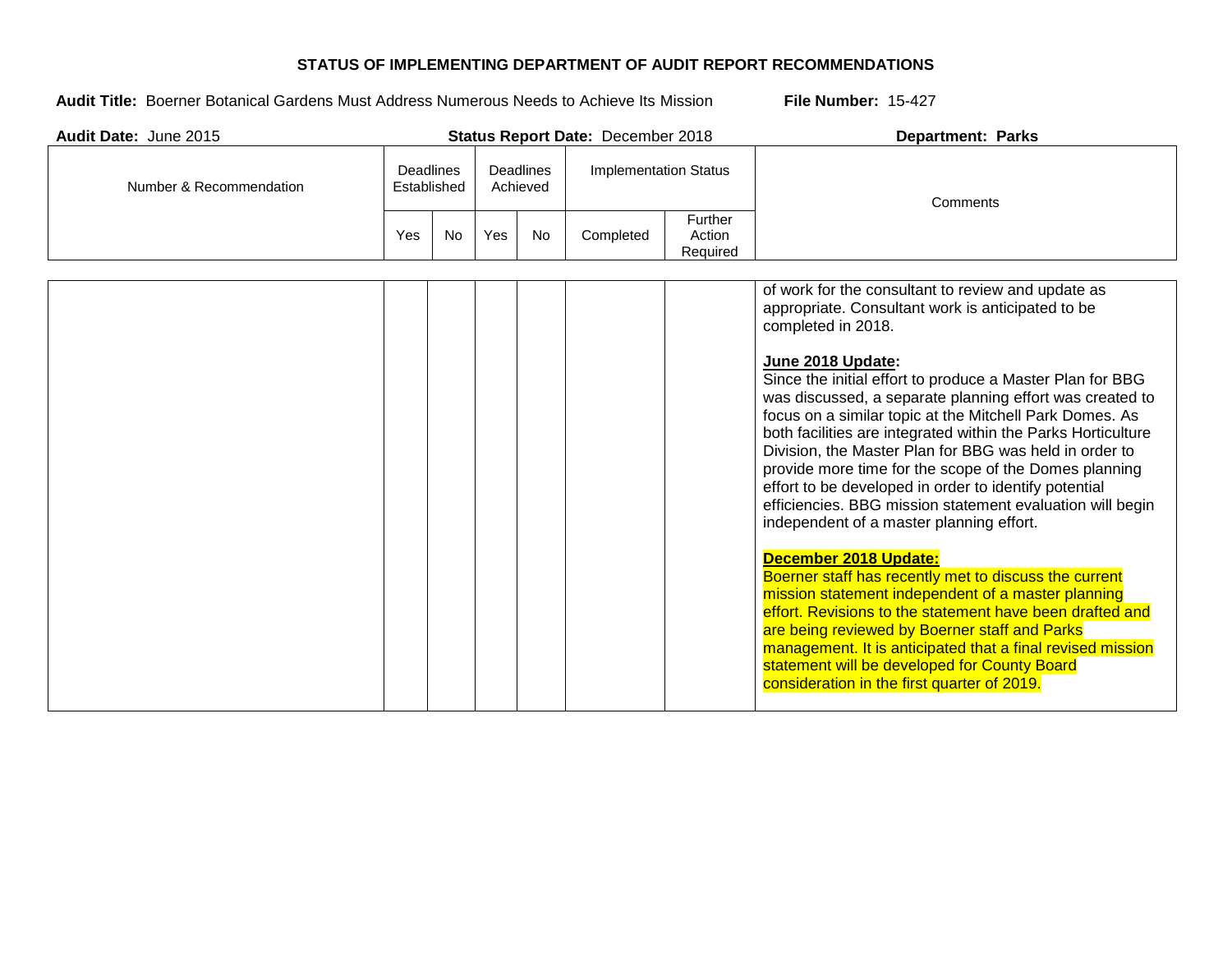| Audit Date: June 2015                                                                                                                                                                                                                                                                                                                                                                                                                                                                                                                                               |                                 |     |         |                       | Status Report Date: December 2018 |                               | <b>Department: Parks</b>                                                                                                                                                                                                                                                                                                                                     |
|---------------------------------------------------------------------------------------------------------------------------------------------------------------------------------------------------------------------------------------------------------------------------------------------------------------------------------------------------------------------------------------------------------------------------------------------------------------------------------------------------------------------------------------------------------------------|---------------------------------|-----|---------|-----------------------|-----------------------------------|-------------------------------|--------------------------------------------------------------------------------------------------------------------------------------------------------------------------------------------------------------------------------------------------------------------------------------------------------------------------------------------------------------|
| Number & Recommendation                                                                                                                                                                                                                                                                                                                                                                                                                                                                                                                                             | <b>Deadlines</b><br>Established |     |         | Deadlines<br>Achieved | <b>Implementation Status</b>      |                               | Comments                                                                                                                                                                                                                                                                                                                                                     |
|                                                                                                                                                                                                                                                                                                                                                                                                                                                                                                                                                                     | Yes                             | No. | Yes     | No                    | Completed                         | Further<br>Action<br>Required |                                                                                                                                                                                                                                                                                                                                                              |
| 3. Develop a revised MOU between the<br>County and FBBG consistent with the<br>guidelines established in Chapter 13 of the<br>Milwaukee County Code of General<br>County<br><b>Board</b><br>Ordinances,<br>for<br>consideration that clearly sets forth the<br>rights and responsibilities of each party.<br>The MOU should include a reasonable<br>contribution from FBBG to help defray the<br>cost of operating the Education and Visitor<br>UW-Extension should<br>Center.<br>be<br>considered as a signatory if contributions<br>are expected from it as well. | $\sf X$                         |     |         |                       | X                                 |                               | Auditee:<br>December 2015 Response:<br>MOU has been drafted and negotiations are<br>$\bullet$<br>ongoing. Timeline for the MOU is being followed<br>and we are on schedule for completion in January.<br>June 2016 Update:<br>• Draft MOU waiting for signatures<br>November 2016 Update:<br>Complete. MOU was adopted by the County Board on<br>06/23/2016. |
| 4. Request payment of past amounts owed<br>by FBBG.                                                                                                                                                                                                                                                                                                                                                                                                                                                                                                                 | $\mathsf{X}$                    |     | X       |                       | X                                 |                               | Auditee:<br>December 2015 Response:<br>• Funds have been requested. FBBG responded<br>with the attached letter from October 13, 2015.                                                                                                                                                                                                                        |
| 5. Consider earmarking revenues for deposit<br>into the trust fund for use on projects that<br>help BBG meet its Master Plan goals.                                                                                                                                                                                                                                                                                                                                                                                                                                 | $\sf X$                         |     | $\sf X$ |                       | X                                 |                               | Auditee:<br>December 2015 Response:<br>Draft MOU requires the Friends to maintain a<br>designated account to receive contributions and<br>donations in support of BBG to offset operating<br>costs of the Garden and for capital improvements<br>and infrastructure.                                                                                         |
| Explore the potential for instituting an intern<br>6.<br>program at BBG to help bridge the labor<br>shortage while improving horticulture<br>career opportunities.                                                                                                                                                                                                                                                                                                                                                                                                  | $\sf X$                         |     | $\sf X$ |                       | X                                 |                               | Auditee:<br>December 2015 Response:<br>In accordance with draft MOU, the County will<br>manage BBG's internship program and FBBG will<br>assist in fundraising for the program.<br>Intern Program has been created. Funding for the                                                                                                                          |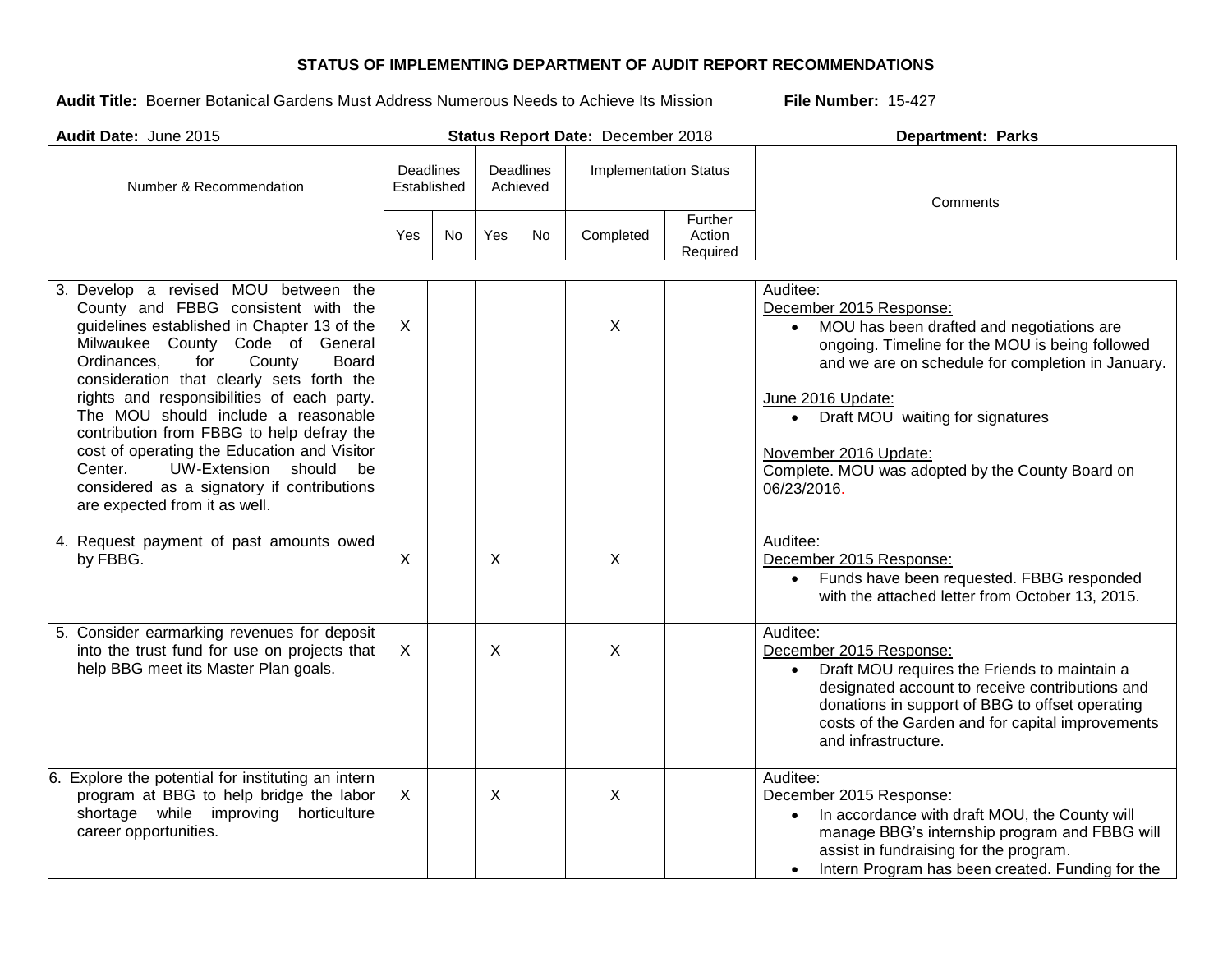| Audit Date: June 2015                                                                                                                                                                               |              |                                                                 |     |                              | Status Report Date: December 2018 |                               | <b>Department: Parks</b>                                                                                                                                                                                                                                                                                                                                                                                                                                                                                                                 |
|-----------------------------------------------------------------------------------------------------------------------------------------------------------------------------------------------------|--------------|-----------------------------------------------------------------|-----|------------------------------|-----------------------------------|-------------------------------|------------------------------------------------------------------------------------------------------------------------------------------------------------------------------------------------------------------------------------------------------------------------------------------------------------------------------------------------------------------------------------------------------------------------------------------------------------------------------------------------------------------------------------------|
| Number & Recommendation                                                                                                                                                                             |              | <b>Deadlines</b><br><b>Deadlines</b><br>Established<br>Achieved |     | <b>Implementation Status</b> |                                   | Comments                      |                                                                                                                                                                                                                                                                                                                                                                                                                                                                                                                                          |
|                                                                                                                                                                                                     | Yes          | <b>No</b>                                                       | Yes | No                           | Completed                         | Further<br>Action<br>Required |                                                                                                                                                                                                                                                                                                                                                                                                                                                                                                                                          |
| 7. Work with FBBG and UW-Extension to<br>identify tasks other than weeding that<br>could be performed or assisted by<br>volunteer staff to help BBG stay current<br>with its horticulture workload. | $\mathsf{X}$ |                                                                 | X   |                              | X                                 |                               | program for the next three years comes from<br>Ladish Foundation.<br>June 2016 Update:<br>• Milwaukee County Parks hired 2 seasonal Interns<br>for the 2016 season.<br>Auditee:<br>December 2015 Response:<br>See attached volunteer job description that<br>describes a number of tasks available for<br>volunteers.<br>In accordance with draft MOU, the BBG Director,<br>FBBG President and other Garden partners will<br>work together to identify volunteer tasks that could<br>be performed or assisted by volunteer staff to help |
| 8. Develop a comprehensive signage and<br>label program that addresses BBG's<br>educational goals by providing<br>the<br>necessary educational information for all<br>levels of BBG visitors.       | $\mathsf{X}$ |                                                                 |     | N/A                          |                                   | $\sf X$                       | the Gardens stay current with its horticultural<br>workload.<br>Auditee:<br>December 2015 Response:<br>BBG staff, UW-Extension staff and FBBG<br>President have met, identification of signage areas<br>being determined, and plan is being developed for<br>implementation. Expected completion 2017.<br>June 2016 Update:<br>Interpretive signage is part of the scope with the<br>Master Plan RFP<br>Labels are up to date<br>$\bullet$<br>November 2016 Update:<br>Interpretive signage is part of the scope of the Master Plan      |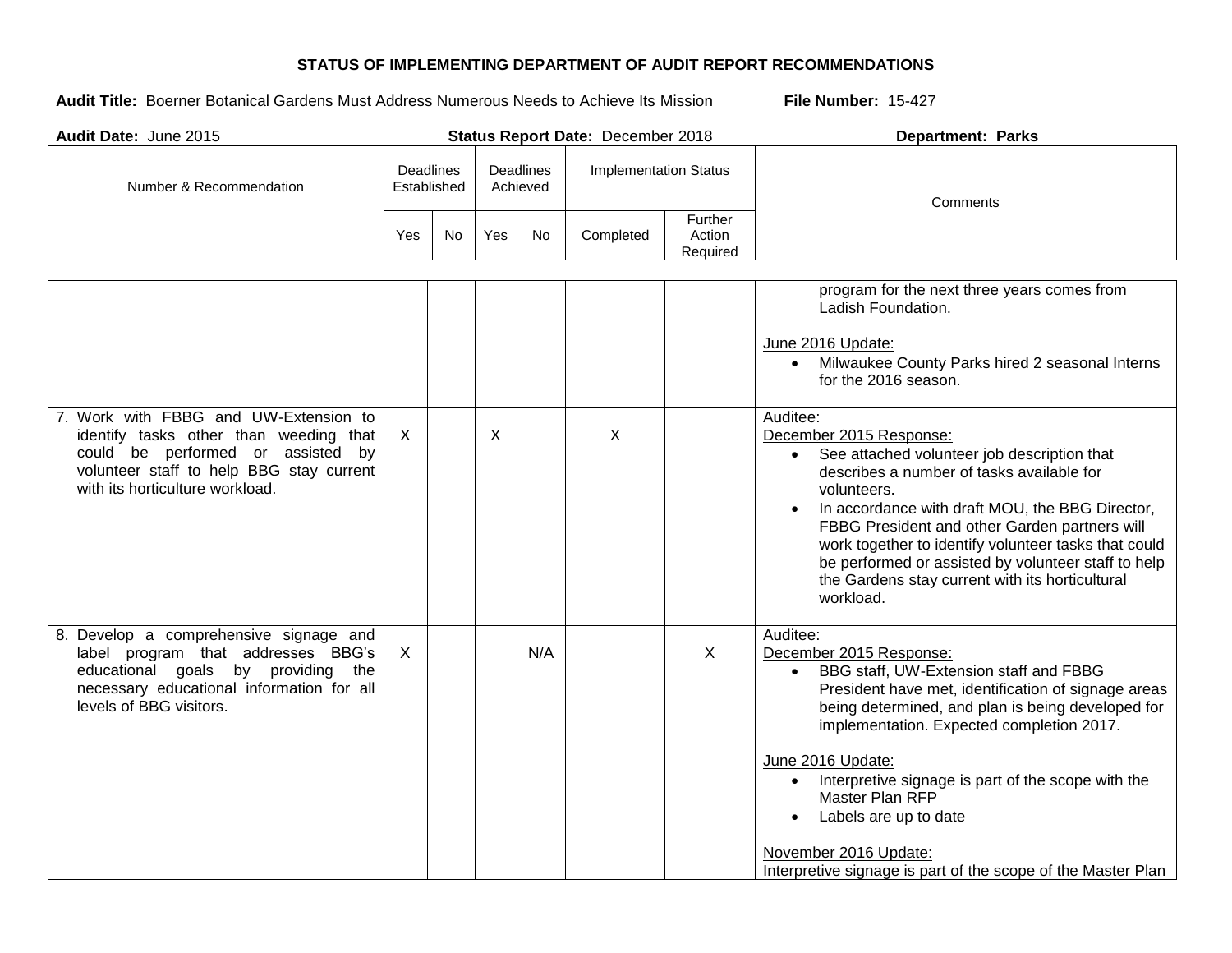| Audit Date: June 2015   |                                 |     |     |                              | Status Report Date: December 2018 |                               | <b>Department: Parks</b>                                                                                                                                                                                                                                                                                                                                                                                                                                                                                                                                                                                                                                                                                                                                                                                                                                                                                                                                                                                                                                                                                                                                                                                                                                                                                                                                                                                                                                                                                                                            |
|-------------------------|---------------------------------|-----|-----|------------------------------|-----------------------------------|-------------------------------|-----------------------------------------------------------------------------------------------------------------------------------------------------------------------------------------------------------------------------------------------------------------------------------------------------------------------------------------------------------------------------------------------------------------------------------------------------------------------------------------------------------------------------------------------------------------------------------------------------------------------------------------------------------------------------------------------------------------------------------------------------------------------------------------------------------------------------------------------------------------------------------------------------------------------------------------------------------------------------------------------------------------------------------------------------------------------------------------------------------------------------------------------------------------------------------------------------------------------------------------------------------------------------------------------------------------------------------------------------------------------------------------------------------------------------------------------------------------------------------------------------------------------------------------------------|
| Number & Recommendation | <b>Deadlines</b><br>Established |     |     | <b>Deadlines</b><br>Achieved | <b>Implementation Status</b>      |                               | Comments                                                                                                                                                                                                                                                                                                                                                                                                                                                                                                                                                                                                                                                                                                                                                                                                                                                                                                                                                                                                                                                                                                                                                                                                                                                                                                                                                                                                                                                                                                                                            |
|                         | Yes                             | No. | Yes | <b>No</b>                    | Completed                         | Further<br>Action<br>Required |                                                                                                                                                                                                                                                                                                                                                                                                                                                                                                                                                                                                                                                                                                                                                                                                                                                                                                                                                                                                                                                                                                                                                                                                                                                                                                                                                                                                                                                                                                                                                     |
|                         |                                 |     |     |                              |                                   |                               | RFP. Updating the master plan will include a<br>comprehensive signage and label program which will<br>identify the direction for increased information and how we<br>can best work with our partners to improve educational<br>exposure. RFP to update the master plan and develop a<br>business plan is planned to be released in the 1 <sup>st</sup> Qtr of<br>2017. Current labels that are used for identifying plant<br>specimens are up to date.<br>June 2017 Update:<br>Plant identification labels were evaluated and incorporated<br>into the garden areas as appropriate. Previously staff from<br>BBG, FBBG and UW-Extension met to discuss interpretive<br>signage needs. A plan is needed to develop appropriate<br>design, content, and layout on the property. Therefore this<br>portion of the signage and label program will be incorporated<br>as part of the Master Plan. The RFP for the Master Plan to be<br>released by the end of the 2nd quarter of 2017.<br>December 2017 Update:<br>Consultant has been chosen to update the Boerner Master<br>Plan and develop a Business Plan. The evaluation of the<br>current signage and label program has been included in<br>the scope of work for the consultant to review and provide<br>recommendation as appropriate. Consultant work is<br>anticipated to be completed in 2018.<br>June 2018 Update:<br>Signage and label program will begin independent of a<br>master planning effort.<br>December 2018 Update:<br>Garden signage for various garden locations is scheduled |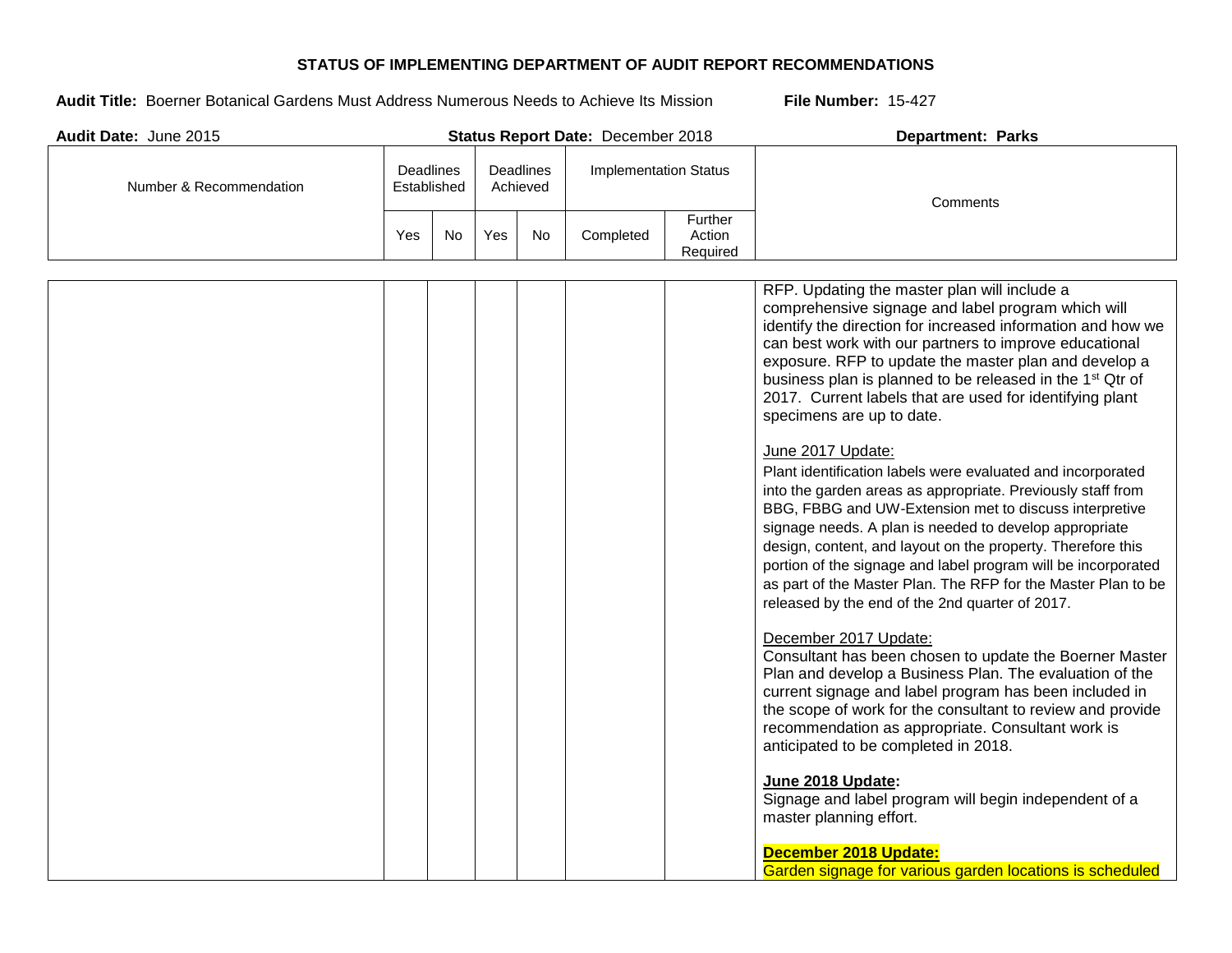| Audit Date: June 2015                                                                                        |                                                          |    |     |                              | Status Report Date: December 2018 |                               | <b>Department: Parks</b>                                                                                                                                                                                                                                                                                                                                                                                                                                                                                                                                                                                                                                                                                                                                                                                                                                                                                                                                                                                                                                                                                      |
|--------------------------------------------------------------------------------------------------------------|----------------------------------------------------------|----|-----|------------------------------|-----------------------------------|-------------------------------|---------------------------------------------------------------------------------------------------------------------------------------------------------------------------------------------------------------------------------------------------------------------------------------------------------------------------------------------------------------------------------------------------------------------------------------------------------------------------------------------------------------------------------------------------------------------------------------------------------------------------------------------------------------------------------------------------------------------------------------------------------------------------------------------------------------------------------------------------------------------------------------------------------------------------------------------------------------------------------------------------------------------------------------------------------------------------------------------------------------|
| Number & Recommendation                                                                                      | Deadlines<br><b>Deadlines</b><br>Established<br>Achieved |    |     | <b>Implementation Status</b> |                                   | Comments                      |                                                                                                                                                                                                                                                                                                                                                                                                                                                                                                                                                                                                                                                                                                                                                                                                                                                                                                                                                                                                                                                                                                               |
|                                                                                                              | Yes                                                      | No | Yes | No                           | Completed                         | Further<br>Action<br>Required |                                                                                                                                                                                                                                                                                                                                                                                                                                                                                                                                                                                                                                                                                                                                                                                                                                                                                                                                                                                                                                                                                                               |
|                                                                                                              |                                                          |    |     |                              |                                   |                               | for installation in spring of 2019. Additionally, the label<br>program that staff uses for plant identification has been<br>upgraded to allow for graphics to be included as<br>appropriate. Boerner staff will develop guidelines for<br>consistency in sign and label development and display.                                                                                                                                                                                                                                                                                                                                                                                                                                                                                                                                                                                                                                                                                                                                                                                                              |
| 9. Work with UW-Extension management to<br>determine its ability to help BBG improve<br>its signage program. | $\sf X$                                                  |    |     | N/A                          |                                   | $\sf X$                       | Auditee:<br>December 2015 Response:<br>BBG staff, UW-Extension staff and FBBG<br>President have met, identification of signage areas<br>being determined, and plan is being developed for<br>implementation. Expected completion 2017. See<br>Point #8 above.<br>June 2016 Update:<br>Part of the Master Plan RFP<br>$\bullet$<br>November 2016 Update:<br>Interpretive signage is part of the scope of the master plan<br>RFP. The Master Plan will include a comprehensive<br>signage and label program which will identify the direction<br>for increased information and how we can best work with<br>our partners to improve educational exposure.<br>June 2017 Update:<br>Staff from BBG, FBBG and UW-Extension met to<br>discuss ideas for interpretive signage and the educational<br>content that should be included. At this meeting, it was<br>determined that the Master Plan was the most appropriate<br>tool to develop and finalize the design, content and layout of<br>the interpretive signage within the botanical gardens. Staff<br>members from BBG, FBBG and UW-Extension will continue |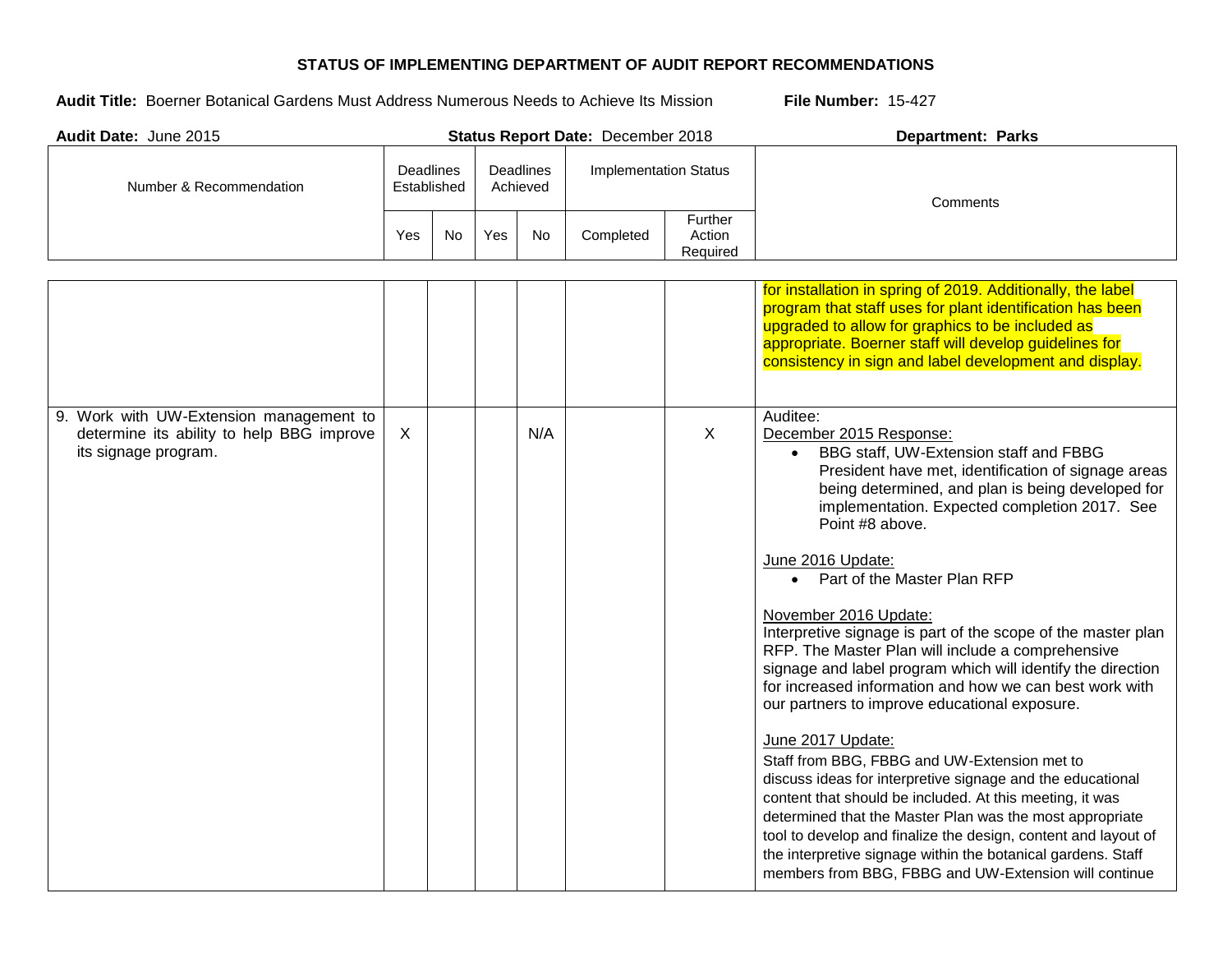| Audit Date: June 2015                                                                                                                                                                                                                                                                                        |                                                   |    |         |                              | Status Report Date: December 2018 |                               | <b>Department: Parks</b>                                                                                                                                                                                                                                                                                                                                                                                                                                                                                                                                                                                                                                                                                                                                                                                                                                                                                                                                                                                                                                                                                                                                         |
|--------------------------------------------------------------------------------------------------------------------------------------------------------------------------------------------------------------------------------------------------------------------------------------------------------------|---------------------------------------------------|----|---------|------------------------------|-----------------------------------|-------------------------------|------------------------------------------------------------------------------------------------------------------------------------------------------------------------------------------------------------------------------------------------------------------------------------------------------------------------------------------------------------------------------------------------------------------------------------------------------------------------------------------------------------------------------------------------------------------------------------------------------------------------------------------------------------------------------------------------------------------------------------------------------------------------------------------------------------------------------------------------------------------------------------------------------------------------------------------------------------------------------------------------------------------------------------------------------------------------------------------------------------------------------------------------------------------|
| Number & Recommendation                                                                                                                                                                                                                                                                                      | Deadlines<br>Deadlines<br>Established<br>Achieved |    |         | <b>Implementation Status</b> |                                   | Comments                      |                                                                                                                                                                                                                                                                                                                                                                                                                                                                                                                                                                                                                                                                                                                                                                                                                                                                                                                                                                                                                                                                                                                                                                  |
|                                                                                                                                                                                                                                                                                                              | Yes                                               | No | Yes     | No                           | Completed                         | Further<br>Action<br>Required |                                                                                                                                                                                                                                                                                                                                                                                                                                                                                                                                                                                                                                                                                                                                                                                                                                                                                                                                                                                                                                                                                                                                                                  |
|                                                                                                                                                                                                                                                                                                              |                                                   |    |         |                              |                                   |                               | to explore ideas and options for inclusion in the Master Plan<br>as appropriate. The Master Plan RFP to be released by the<br>end of the 2nd quarter of 2017.<br>December 2017 Update:<br>Consultant has been chosen to update the Boerner Master<br>Plan and develop a Business Plan. The evaluation of the<br>current signage and label program has been included in<br>the scope of work for the consultant to review and update<br>as appropriate. Information from previous meetings on the<br>signage and label program, which have included UW-<br>Extension and the Friends of Boerner Botanical Gardens<br>will be shared with the consultant so that they can<br>recommend the best course of action. Consultant work is<br>anticipated to be completed in 2018.<br>June 2018 Update:<br>Collaborations with UW-Extension and FBBG will continue<br>independent of a master planning effort.<br>December 2018 Update:<br>Boerner staff continues to work with UW-Extension in<br>regard to informational material that can be displayed<br>seasonally within permanent sign installations, which are<br>anticipated to be installed in spring of 2019. |
| 10. Research the ability to expand the use of<br>BBG's existing labeling equipment and<br>software to create signage that meets<br>BBG's educational goals. If the ability is<br>available and reasonably priced, work with<br>IMSD to obtain the necessary hardware<br>and software to operate the expanded | X                                                 |    | $\sf X$ |                              | $\mathsf{X}$                      |                               | Auditee:<br>December 2015 Response:<br>New graphics program installed when computer<br>upgrades took place.                                                                                                                                                                                                                                                                                                                                                                                                                                                                                                                                                                                                                                                                                                                                                                                                                                                                                                                                                                                                                                                      |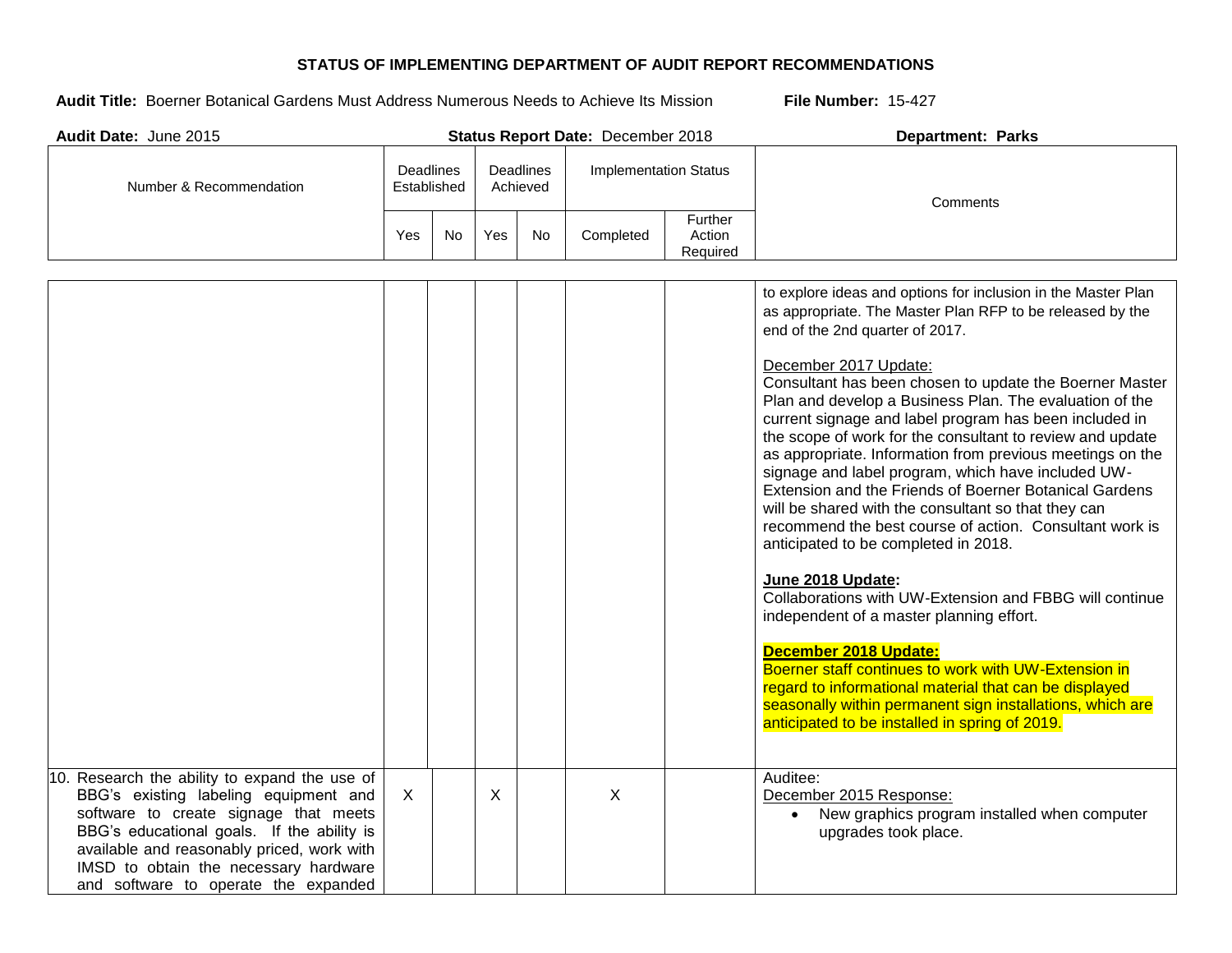| Audit Date: June 2015                                                                                                                                                                                                                                                                                                                           |                                                          |    |                              |     | Status Report Date: December 2018 |                               | <b>Department: Parks</b>                                                                                                                                                                                                                                                                                                                                                                                                                                                                   |
|-------------------------------------------------------------------------------------------------------------------------------------------------------------------------------------------------------------------------------------------------------------------------------------------------------------------------------------------------|----------------------------------------------------------|----|------------------------------|-----|-----------------------------------|-------------------------------|--------------------------------------------------------------------------------------------------------------------------------------------------------------------------------------------------------------------------------------------------------------------------------------------------------------------------------------------------------------------------------------------------------------------------------------------------------------------------------------------|
| Number & Recommendation                                                                                                                                                                                                                                                                                                                         | Deadlines<br><b>Deadlines</b><br>Established<br>Achieved |    | <b>Implementation Status</b> |     | Comments                          |                               |                                                                                                                                                                                                                                                                                                                                                                                                                                                                                            |
|                                                                                                                                                                                                                                                                                                                                                 | Yes                                                      | No | Yes                          | No  | Completed                         | Further<br>Action<br>Required |                                                                                                                                                                                                                                                                                                                                                                                                                                                                                            |
| signage software.                                                                                                                                                                                                                                                                                                                               |                                                          |    |                              |     |                                   |                               |                                                                                                                                                                                                                                                                                                                                                                                                                                                                                            |
| 11. Formalize protocols for directing work<br>between BBG staff, FBBG, UW-Extension<br>and Zilli.                                                                                                                                                                                                                                               | $\mathsf{X}$                                             |    |                              | N/A | $\sf X$                           |                               | Auditee:<br>December 2015 Response:<br>• Incorporated into MOU, weekly building meetings<br>with all partners are on-going.<br>June 2016 Update:<br>Partners meet weekly to collaborate on events going on in<br>the Gardens and EVC to discuss what support is needed<br>from partners.<br>June 2017 Update:<br>Complete. Recurring weekly meetings are held with all on-<br>site business partners to discuss activities and arrange for<br>coordination of them in accordance with MOU. |
| 12. Complete and adopt formal collection and<br>sustainability policies that provide the<br>principles and guidelines to be followed for<br>accessioning,<br>displaying<br>and<br>plant collection.<br>its<br>deaccessioning<br>Review the plant collection policy annually<br>with the plant collection committee and<br>educational partners. | $\mathsf{X}$                                             |    | X                            |     | $\mathsf{X}$                      |                               | Auditee:<br>December 2015 Response:<br>Done<br>$\bullet$<br>See attached policy<br>$\bullet$                                                                                                                                                                                                                                                                                                                                                                                               |
| 13. Include in the collection policy necessary<br>recordkeeping detail concerning both the<br>herbaceous and woody collection, to<br>include assigning accession numbers for<br>both collections, and all minimal data fields<br>to be included and updated as needed.                                                                          | $\mathsf{X}$                                             |    | X                            |     | X                                 |                               | Auditee:<br>December 2015 Response:<br>Procedures incorporated into the Collections<br>$\bullet$<br>Policy.<br>See attached policy                                                                                                                                                                                                                                                                                                                                                         |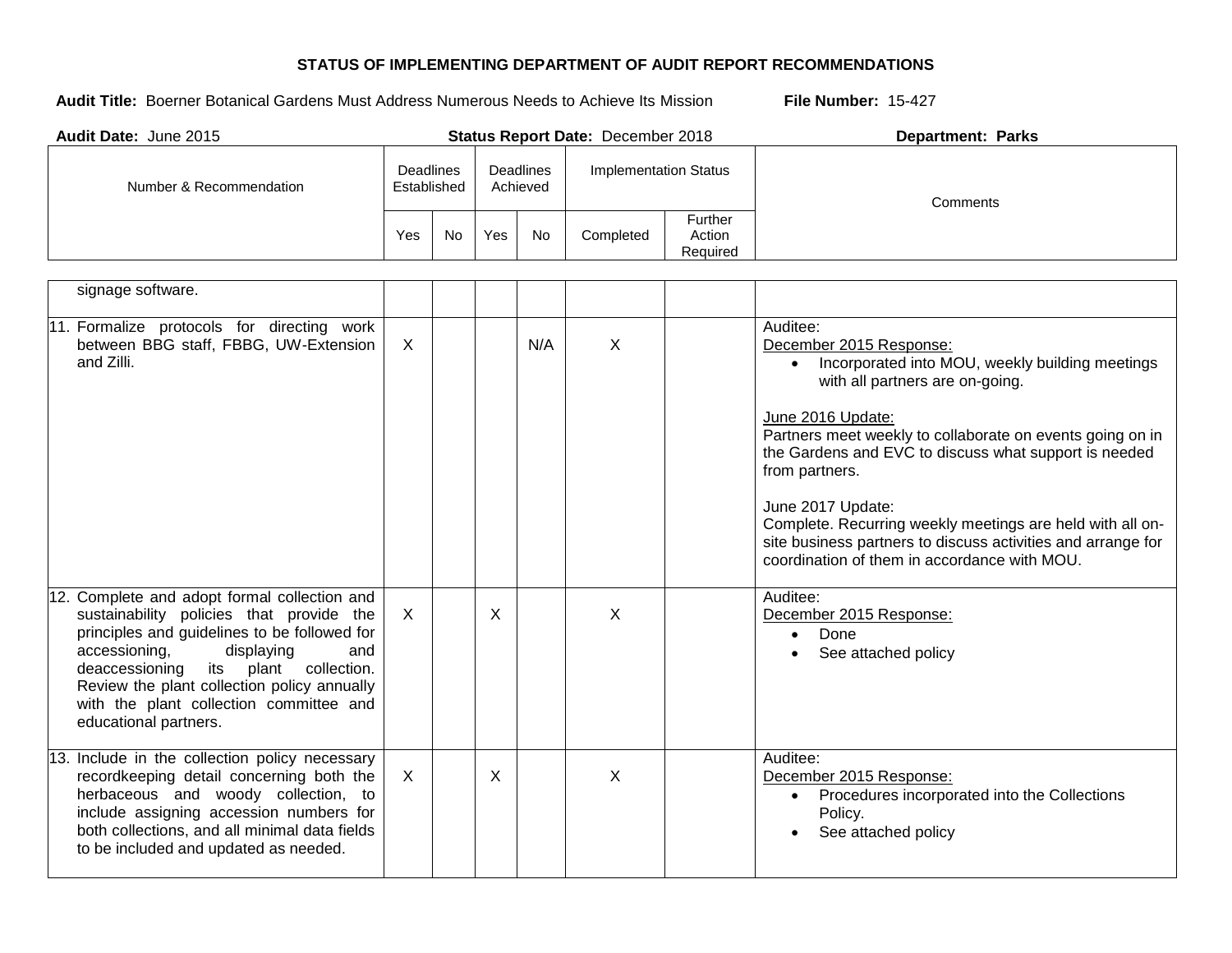| Audit Date: June 2015                                                                                                                                                                                                                                                                                                                                                                                                   |                                                                 |     |                              |           | Status Report Date: December 2018 |                               | <b>Department: Parks</b>                                                                                                                                                                                                                                                                                                                                                                                                                                                                                                                                                                                                                                                                                                                                                                                                                                                                                    |
|-------------------------------------------------------------------------------------------------------------------------------------------------------------------------------------------------------------------------------------------------------------------------------------------------------------------------------------------------------------------------------------------------------------------------|-----------------------------------------------------------------|-----|------------------------------|-----------|-----------------------------------|-------------------------------|-------------------------------------------------------------------------------------------------------------------------------------------------------------------------------------------------------------------------------------------------------------------------------------------------------------------------------------------------------------------------------------------------------------------------------------------------------------------------------------------------------------------------------------------------------------------------------------------------------------------------------------------------------------------------------------------------------------------------------------------------------------------------------------------------------------------------------------------------------------------------------------------------------------|
| Number & Recommendation                                                                                                                                                                                                                                                                                                                                                                                                 | <b>Deadlines</b><br><b>Deadlines</b><br>Established<br>Achieved |     | <b>Implementation Status</b> |           | Comments                          |                               |                                                                                                                                                                                                                                                                                                                                                                                                                                                                                                                                                                                                                                                                                                                                                                                                                                                                                                             |
|                                                                                                                                                                                                                                                                                                                                                                                                                         | Yes                                                             | No. | Yes                          | <b>No</b> | Completed                         | Further<br>Action<br>Required |                                                                                                                                                                                                                                                                                                                                                                                                                                                                                                                                                                                                                                                                                                                                                                                                                                                                                                             |
| 14. Implement<br>policies<br>procedures<br>and<br>documenting what specific collection<br>information is to be entered and updated in<br>collection databases to provide<br>its<br>consistency for the entire collection. Also,<br>discontinue the practice of multiple,<br>disconnected databases, instead limit data<br>entry to one comprehensive database to<br>provide consistency in the data fields<br>recorded. |                                                                 | X   |                              | N/A       | $\sf X$                           |                               | Auditee:<br>December 2015 Response:<br>Recordkeeping system was requested through<br>$\bullet$<br>IMSD 2016 recommended budget request.<br>June 2016 Update:<br>Collection Policy was approved by Parks Director. Garden<br>Director working with IMSD to Demo several programs.<br>Once program is selected IMSD will install program so<br>staff can enter data.<br>November 2016 Update:<br>New Vendor request was submitted after product testing<br>took place in late summer 2016. Purchase requisition is in<br>progress through IMSD for BGBase software program.<br>June 2017 Update:<br>BG-Base, a database for plant collections was installed<br>and implemented in March of 2017. BBG staff was trained<br>on the new program and are uniformly using it for all plant<br>record keeping. The record keeping is done according to<br>the collection policy which was approved in June of 2016. |
| 15. Solicit input regarding the collection, such<br>as what to include, remove, or improve<br>periodically from its educational partners.                                                                                                                                                                                                                                                                               | X                                                               |     | X                            |           | $\sf X$                           |                               | Auditee:<br>December 2015 Response:<br>• Contacted the local universities, tech schools,<br>FBBG and UW-Extension. Received feedback and<br>incorporated into the policy.                                                                                                                                                                                                                                                                                                                                                                                                                                                                                                                                                                                                                                                                                                                                   |
| 16. Include in its updates to the BBG Master<br>Plan and collection policies a discussion of<br>how the Arboretum's woody collection<br>inventory needs are to be addressed.                                                                                                                                                                                                                                            | $\sf X$                                                         |     |                              | N/A       | On-going                          |                               | Auditee:<br>December 2015 Response:<br>See Number 1. Incorporated with the new Master<br>$\bullet$<br>Plan.                                                                                                                                                                                                                                                                                                                                                                                                                                                                                                                                                                                                                                                                                                                                                                                                 |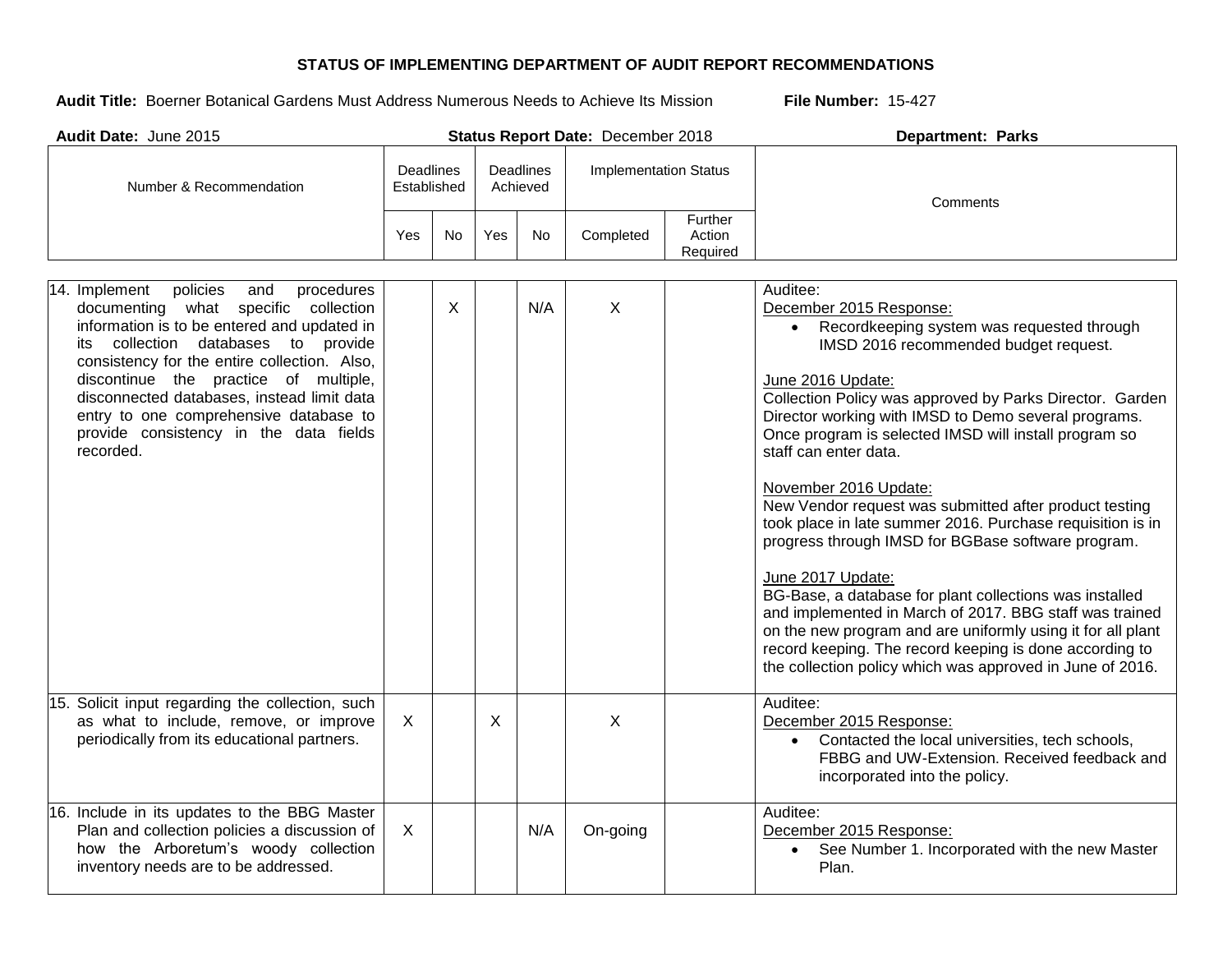| Audit Date: June 2015   |                                 |    |                              |    | Status Report Date: December 2018 |                               | <b>Department: Parks</b>                                                                                                                                                                                                                                                                                                                                                                                                                                                                                                                                                                                                                                                                                                                                                                                                                                                                                                                                                                                                                                                                                                                                                                                                                                                                                                                                                                                   |  |          |  |
|-------------------------|---------------------------------|----|------------------------------|----|-----------------------------------|-------------------------------|------------------------------------------------------------------------------------------------------------------------------------------------------------------------------------------------------------------------------------------------------------------------------------------------------------------------------------------------------------------------------------------------------------------------------------------------------------------------------------------------------------------------------------------------------------------------------------------------------------------------------------------------------------------------------------------------------------------------------------------------------------------------------------------------------------------------------------------------------------------------------------------------------------------------------------------------------------------------------------------------------------------------------------------------------------------------------------------------------------------------------------------------------------------------------------------------------------------------------------------------------------------------------------------------------------------------------------------------------------------------------------------------------------|--|----------|--|
| Number & Recommendation | <b>Deadlines</b><br>Established |    | <b>Deadlines</b><br>Achieved |    |                                   | <b>Implementation Status</b>  |                                                                                                                                                                                                                                                                                                                                                                                                                                                                                                                                                                                                                                                                                                                                                                                                                                                                                                                                                                                                                                                                                                                                                                                                                                                                                                                                                                                                            |  | Comments |  |
|                         | Yes                             | No | Yes                          | No | Completed                         | Further<br>Action<br>Required |                                                                                                                                                                                                                                                                                                                                                                                                                                                                                                                                                                                                                                                                                                                                                                                                                                                                                                                                                                                                                                                                                                                                                                                                                                                                                                                                                                                                            |  |          |  |
|                         |                                 |    |                              |    |                                   |                               | June 2016 Update:<br>• Part of the Master Plan RFP<br>November 2016 Update:<br>Part of the scope of the RFP to update the BBG master<br>plan and develop a business plan. RFP is planned to be<br>released in the 1 <sup>st</sup> Qtr of 2017.<br>June 2017 Update:<br>This item will be addressed as part of the scope of work to<br>update the master plan and developing a future path and<br>sustainability plan for BBG. The Master Plan RFP is due to<br>be released by the end of the 2 <sup>nd</sup> quarter of 2017.<br>December 2017 Update:<br>Consultant has been chosen to update the Boerner Master<br>Plan and develop a Business Plan. During the 2017<br>season, BG-Base, a plant inventory database, was<br>installed. This system can assist in providing insight as to<br>plant collections, the status of these collections, and what<br>may be needed to address any shortcomings in regard to<br>plant specimens. This data will help supplement the<br>consultant's findings in regard to inventory needs and how<br>they are to be addressed. Consultant work is anticipated<br>to be completed in 2018.<br>June 2018 Update:<br>The BG-Base Plant Inventory System has now been in<br>place for almost one year with both new and old plant<br>records being entered. This data will help to identify<br>inventory needs and how they are to be addressed in the<br>Master Plan. |  |          |  |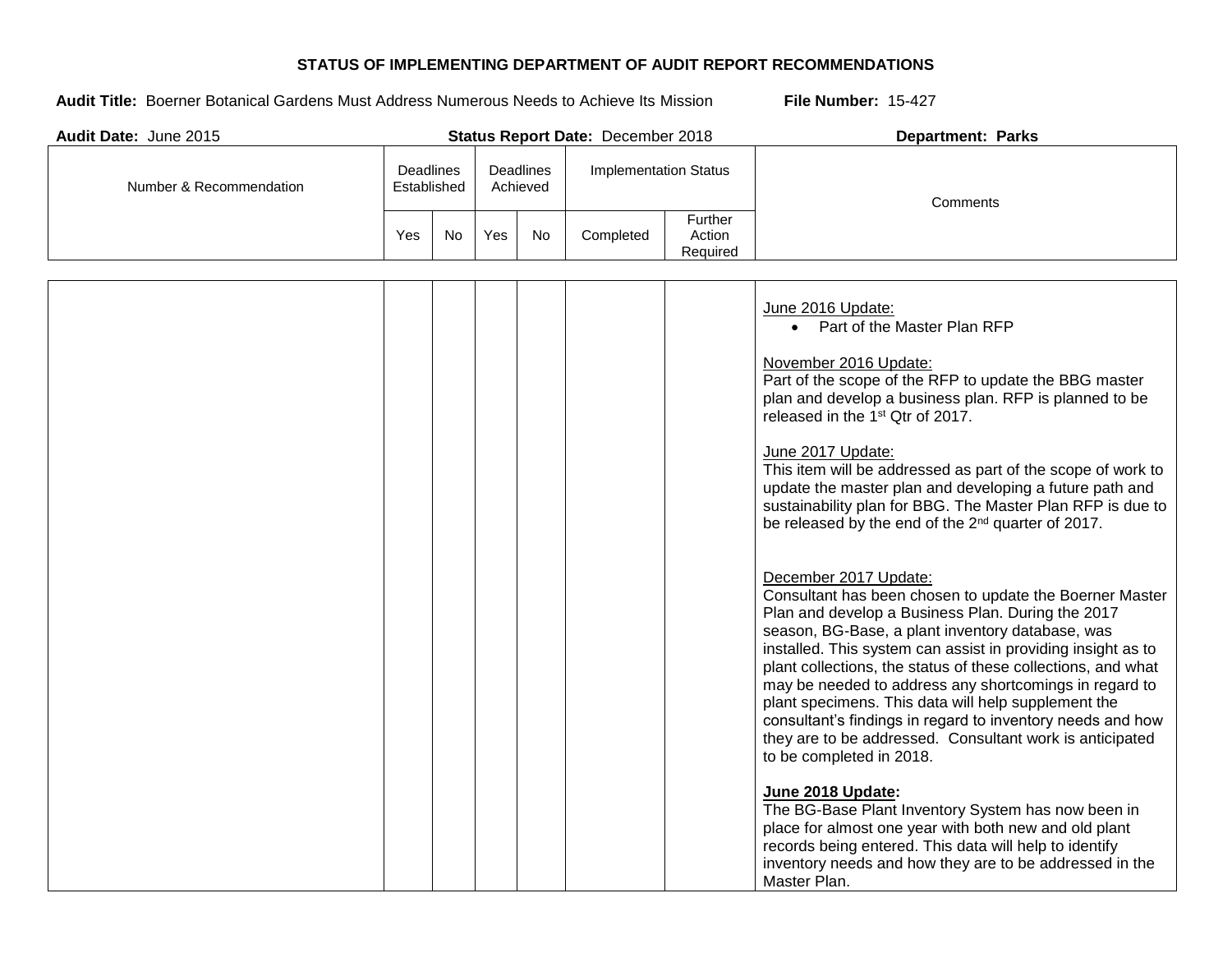| Audit Date: June 2015                                                                                                                                             |                                                          |     |                              |           | Status Report Date: December 2018 |                               | <b>Department: Parks</b>                                                                                                                                                                                                                                                                                                                                                                                                                                                                                                                                                                                                                                                                                                                     |
|-------------------------------------------------------------------------------------------------------------------------------------------------------------------|----------------------------------------------------------|-----|------------------------------|-----------|-----------------------------------|-------------------------------|----------------------------------------------------------------------------------------------------------------------------------------------------------------------------------------------------------------------------------------------------------------------------------------------------------------------------------------------------------------------------------------------------------------------------------------------------------------------------------------------------------------------------------------------------------------------------------------------------------------------------------------------------------------------------------------------------------------------------------------------|
| Number & Recommendation                                                                                                                                           | Deadlines<br><b>Deadlines</b><br>Established<br>Achieved |     | <b>Implementation Status</b> |           | Comments                          |                               |                                                                                                                                                                                                                                                                                                                                                                                                                                                                                                                                                                                                                                                                                                                                              |
|                                                                                                                                                                   | Yes                                                      | No. | Yes                          | <b>No</b> | Completed                         | Further<br>Action<br>Required |                                                                                                                                                                                                                                                                                                                                                                                                                                                                                                                                                                                                                                                                                                                                              |
| 17. Consolidate Admissions and Gift Shop<br>points of sales to reduce the number of<br>staff needed for collection revenues and to<br>increase Gift Shop traffic. | $\times$                                                 |     |                              |           | On-going                          | $\times$                      | December 2018 Update:<br>Independent of a master planning effort, Boerner staff will<br>work closely with Parks Natural Areas staff to visually<br>assess the condition of existing tree collections within<br>Whitnall Park in addition to reviewing data from the plant<br>inventory system. It is anticipated that any changes in<br>these collections will be recommended upon completion of<br>this assessment in 2019.<br>Auditee:<br>December 2015 Response:<br>New POS system to be installed in 2016. Traffic<br>$\bullet$<br>flow patterns to be reviewed during Master Plan<br>process.<br>Parks is currently working with County<br>Procurement and FBBG to draft a RFP for a firm<br>to create a new Master Plan. See Point #2. |
|                                                                                                                                                                   |                                                          |     |                              |           |                                   |                               | June 2016 Update:<br>• Part of the Master Plan RFP<br>November 2016 Update:<br>Part of the scope of the RFP to update the BBG Master<br>Plan and develop Business Plan. RFP is planned to be<br>released in the 1 <sup>st</sup> Qtr of 2017.<br>June 2017 Update:<br>Currently FBBG operates the gift shop and collects revenues<br>for sales, while BBG staff collects revenues for admissions<br>and permits that go back to the County. There is a need<br>for both groups to continue cash handling through separate                                                                                                                                                                                                                     |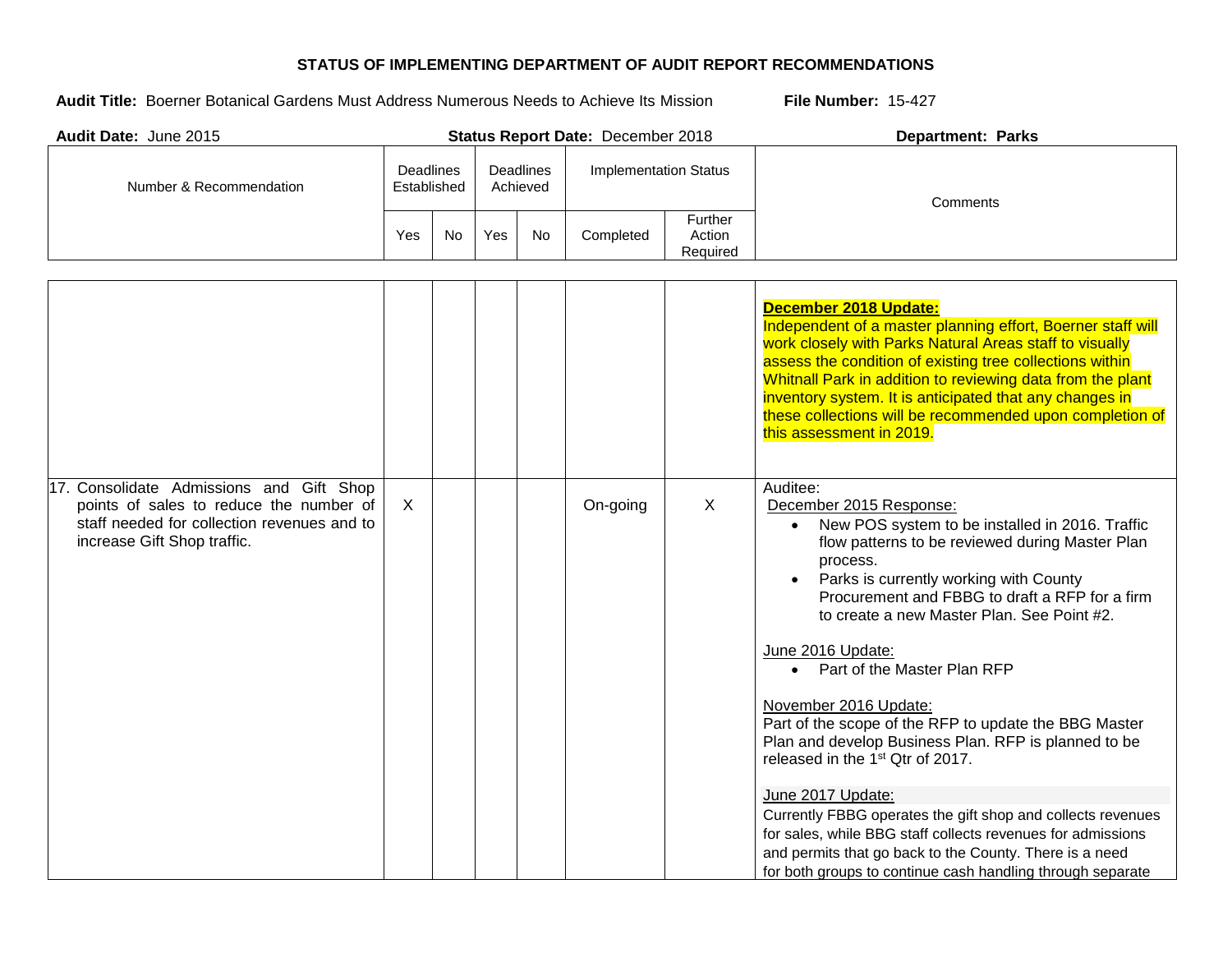| Audit Date: June 2015   |                          |     |                       |     | Status Report Date: December 2018 |                               | <b>Department: Parks</b>                                                                                                                                                                                                                                                                                                                                                                                                   |  |  |
|-------------------------|--------------------------|-----|-----------------------|-----|-----------------------------------|-------------------------------|----------------------------------------------------------------------------------------------------------------------------------------------------------------------------------------------------------------------------------------------------------------------------------------------------------------------------------------------------------------------------------------------------------------------------|--|--|
| Number & Recommendation | Deadlines<br>Established |     | Deadlines<br>Achieved |     | <b>Implementation Status</b>      |                               | Comments                                                                                                                                                                                                                                                                                                                                                                                                                   |  |  |
|                         | Yes                      | No. | Yes                   | No. | Completed                         | Further<br>Action<br>Required |                                                                                                                                                                                                                                                                                                                                                                                                                            |  |  |
|                         |                          |     |                       |     |                                   |                               | points of sale so that we remain compliant under proper cash<br>handling procedures.<br>The Master Plan will detail the best way to increase visitor                                                                                                                                                                                                                                                                       |  |  |
|                         |                          |     |                       |     |                                   |                               | foot traffic through the gift shop. Among other things, this will<br>require analysis of factors such as the Boerner Visitor Center<br>floor plan, ingress and egress of patrons, and code<br>compliance. The Master Plan RFP to be released by the end<br>of the 2nd quarter of 2017.                                                                                                                                     |  |  |
|                         |                          |     |                       |     |                                   |                               | December 2017 Update:<br>Consultant has been chosen to update the Boerner Master<br>Plan and develop a Business Plan. The evaluation of the<br>current layout and access issues has been included in the<br>scope of work for the consultant to review and provide<br>recommendations as appropriate. Consultant work is<br>anticipated to be completed in 2018.                                                           |  |  |
|                         |                          |     |                       |     |                                   |                               | June 2018 Update:<br>Currently, responsibilities for admissions fall to Boerner<br>staff, while the Gift Shop sales are managed by the<br>Friends of Boerner. Consolidated POS equipment is less<br>than ideal due to co-mingling of revenues between two<br>different agencies. Consolidating POS locations for<br>admissions and sales, as well as visitor flow will be<br>evaluated during the Master Planning process. |  |  |
|                         |                          |     |                       |     |                                   |                               | <b>Audit Services Comment for December 2018 Update:</b><br>We met with DPRC management to discuss this<br>recommendation. Based on these conversations we<br>agreed that the department made a good faith effort to<br>look for ways to implement our original recommendation,                                                                                                                                             |  |  |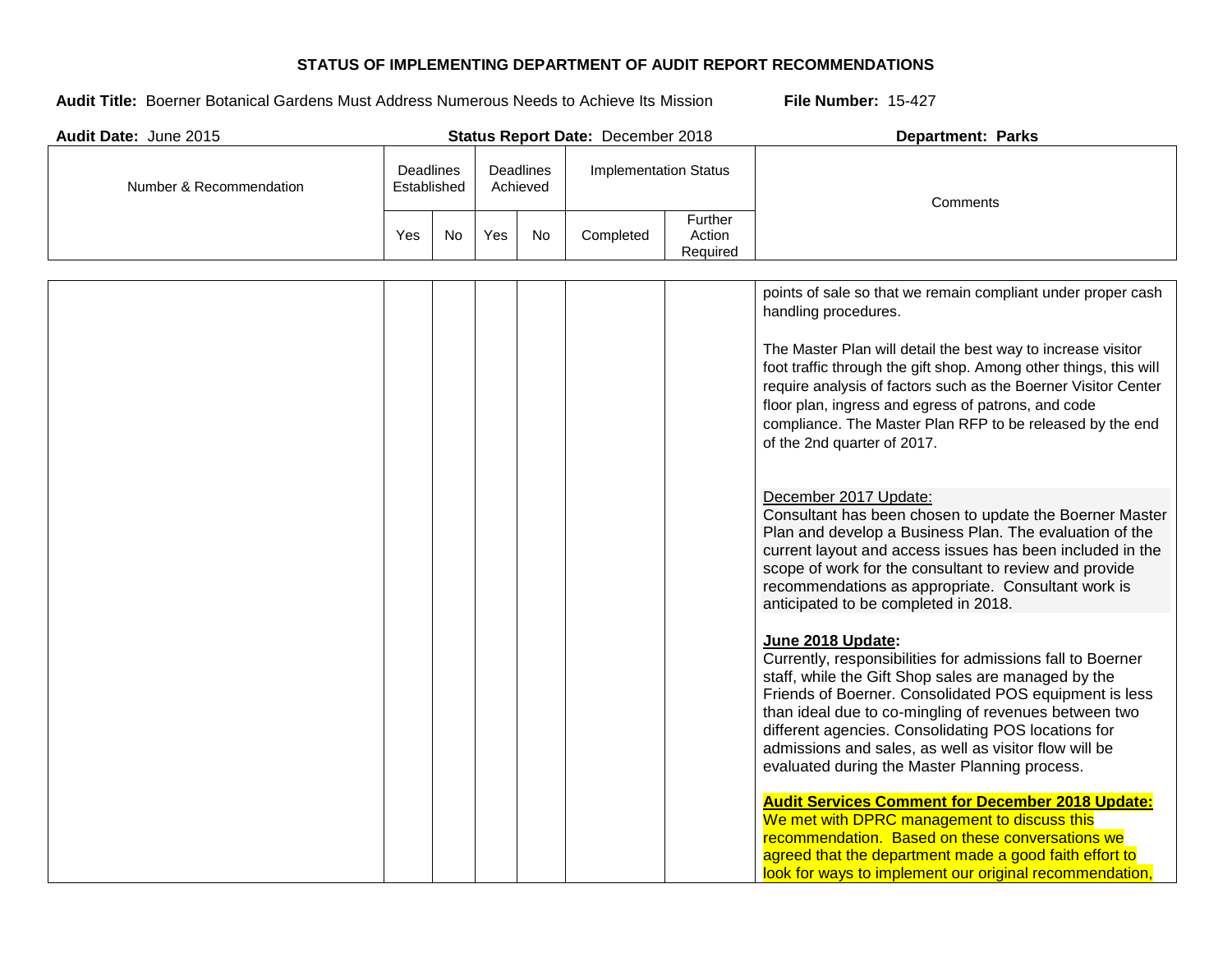| Audit Date: June 2015                                                                                                                                                                                                                                    |                                 |           |                              |    | Status Report Date: December 2018 |                               | <b>Department: Parks</b>                                                                                                                                                                                                                                                                                                                                                                                                                                                                                                                                                                                   |  |  |
|----------------------------------------------------------------------------------------------------------------------------------------------------------------------------------------------------------------------------------------------------------|---------------------------------|-----------|------------------------------|----|-----------------------------------|-------------------------------|------------------------------------------------------------------------------------------------------------------------------------------------------------------------------------------------------------------------------------------------------------------------------------------------------------------------------------------------------------------------------------------------------------------------------------------------------------------------------------------------------------------------------------------------------------------------------------------------------------|--|--|
| Number & Recommendation                                                                                                                                                                                                                                  | <b>Deadlines</b><br>Established |           | <b>Deadlines</b><br>Achieved |    | <b>Implementation Status</b>      |                               | Comments                                                                                                                                                                                                                                                                                                                                                                                                                                                                                                                                                                                                   |  |  |
|                                                                                                                                                                                                                                                          | Yes                             | <b>No</b> | Yes                          | No | Completed                         | Further<br>Action<br>Required |                                                                                                                                                                                                                                                                                                                                                                                                                                                                                                                                                                                                            |  |  |
|                                                                                                                                                                                                                                                          |                                 |           |                              |    |                                   |                               | while still maintaining the provisions of the County's<br>agreement with the Friends as well as proper internal<br>control for County systems and cash management. We<br>agree that at this point there are significant physical<br>barriers associated with consolidating admissions and gift<br>shop locations, the cost of which would likely not be off-set<br>by any additional revenues gained. As a result, we are<br>closing out this specific recommendation, and instead<br>requesting that DPRC continue to monitor BBG gift shop<br>revenue and work with Friends to improve customer traffic. |  |  |
| 18. Evaluate current sales items with an eye<br>toward increasing sales by purchasing<br>more of the types of gift items and<br>souvenirs successfully sold in the past.                                                                                 |                                 |           |                              |    | $\sf X$                           |                               | Auditee:<br>December 2015 Response:<br>FBBG will continue operation and maintenance of<br>$\bullet$<br>the Gift Shop. Requested status from FBBG 11-<br>11-2015.<br>FBBG commented that they are continually<br>evaluating current sales and changing<br>merchandise in response to changing demand.                                                                                                                                                                                                                                                                                                       |  |  |
| 19. Amend the MOU to require the payment of<br>Gift Shop revenues to the County for BBG<br>operations once profitability is established.                                                                                                                 | X                               |           |                              |    | $\sf X$                           |                               | Auditee:<br>December 2015 Response:<br>• A flat fee to the County will be defined in the new<br>MOU and is currently under negotiation.<br>June 2016 Update:<br>MOU defines payment                                                                                                                                                                                                                                                                                                                                                                                                                        |  |  |
| 20. If FBBG is unable to establish profitability<br>given a requirement to remain open during<br>Education and Visitor Center hours of<br>operations, consider amending the current<br>MOU to have the County resume control of<br>Gift Shop operations. |                                 | X         |                              |    | X                                 |                               | Auditee:<br>December 2015 Response:<br>FBBG will continue operation and maintenance of<br>the Gift Shop. FBBG should review the Gift Shop<br>business model of the Friends of Wehr Nature                                                                                                                                                                                                                                                                                                                                                                                                                  |  |  |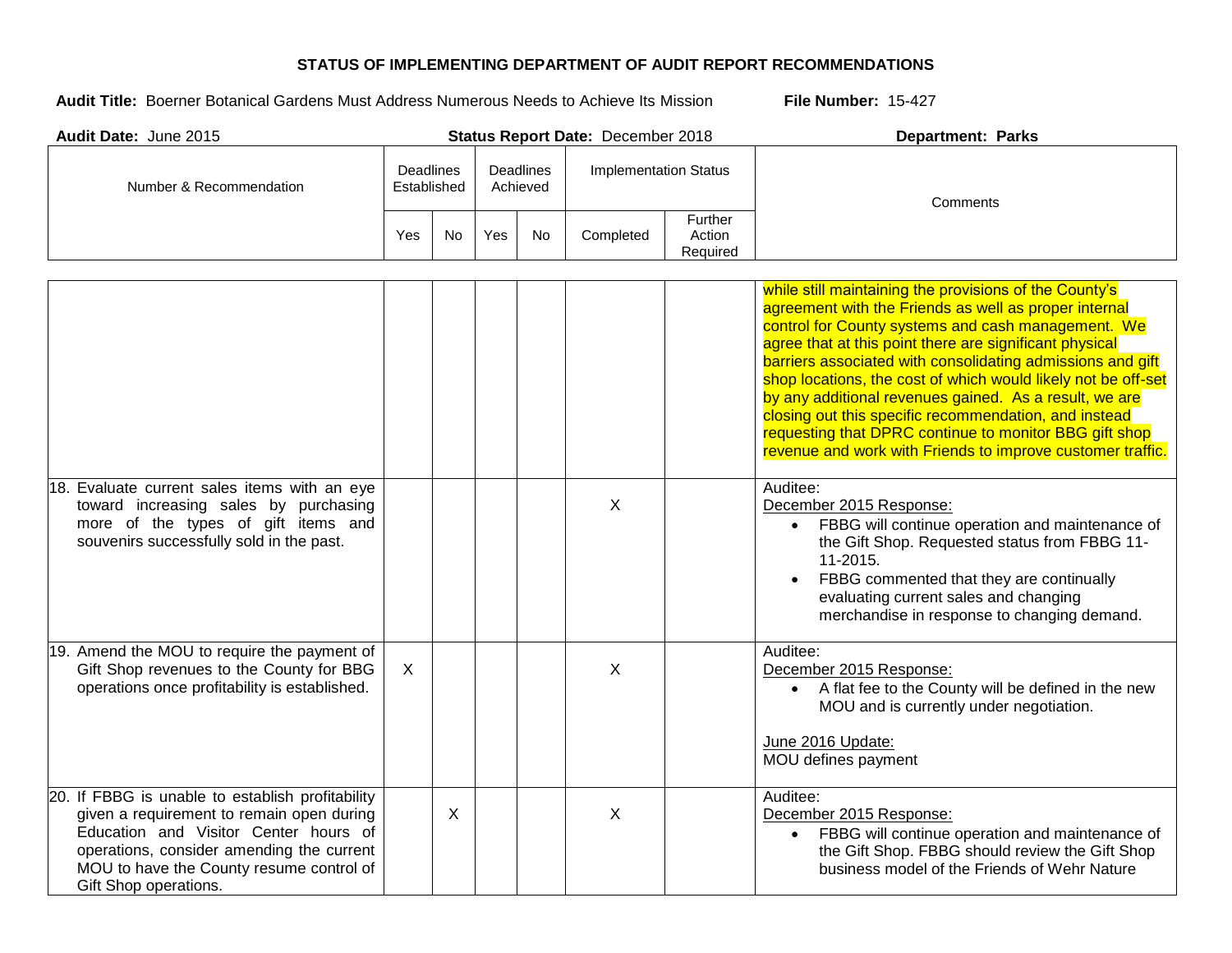| Audit Date: June 2015                                                                                                                                                                                                                                                    |                                                   |     |                              |           | Status Report Date: December 2018 |                               | <b>Department: Parks</b>                                                                                                                                                                                                                                                                                                                                                                                                                                                                                                                                                                                                                                |
|--------------------------------------------------------------------------------------------------------------------------------------------------------------------------------------------------------------------------------------------------------------------------|---------------------------------------------------|-----|------------------------------|-----------|-----------------------------------|-------------------------------|---------------------------------------------------------------------------------------------------------------------------------------------------------------------------------------------------------------------------------------------------------------------------------------------------------------------------------------------------------------------------------------------------------------------------------------------------------------------------------------------------------------------------------------------------------------------------------------------------------------------------------------------------------|
| Number & Recommendation                                                                                                                                                                                                                                                  | Deadlines<br>Deadlines<br>Established<br>Achieved |     | <b>Implementation Status</b> |           | Comments                          |                               |                                                                                                                                                                                                                                                                                                                                                                                                                                                                                                                                                                                                                                                         |
|                                                                                                                                                                                                                                                                          | Yes                                               | No. | Yes                          | <b>No</b> | Completed                         | Further<br>Action<br>Required |                                                                                                                                                                                                                                                                                                                                                                                                                                                                                                                                                                                                                                                         |
|                                                                                                                                                                                                                                                                          |                                                   |     |                              |           |                                   |                               | Center and the Friends of the County Horticultural<br>Conservatory (The Domes) and / or research best<br>management practices of like organizations to<br>improve profitability of the Gift Shop.                                                                                                                                                                                                                                                                                                                                                                                                                                                       |
| 21. Require all chair rental revenue be<br>deposited into the County general fund,<br>and that those revenues be included for<br>budget purposes.                                                                                                                        | $\sf X$                                           |     | $\sf X$                      |           | X                                 |                               | Auditee:<br>December 2015 Response:<br>Chair revenue going into BBG revenue for County.                                                                                                                                                                                                                                                                                                                                                                                                                                                                                                                                                                 |
| 22. As an alternative, consider depositing chair<br>rental revenues into the Friends of Boerner<br>Botanical Garden Trust Account, for capital<br>projects directly benefiting BBG.                                                                                      | $\sf X$                                           |     | $\times$                     |           | X                                 |                               | Auditee:<br>December 2015 Response:<br>See Point #21.                                                                                                                                                                                                                                                                                                                                                                                                                                                                                                                                                                                                   |
| 23. Submit a list of projects for enhancing BBG<br>operations. Prioritize them, and include<br>reasonable cost estimates for help in<br>deciding which projects can be addressed<br>with available funds vs. those projects<br>requiring additional fundraising efforts. | X                                                 |     | $\boldsymbol{\mathsf{X}}$    |           | X                                 |                               | Auditee:<br>December 2015 Response:<br>In accordance with the draft MOU, the Gardens<br>$\bullet$<br>Director shall submit to the Friends President and<br>Friends Chairperson a request for funds for capital<br>and operational specific projects prior to March<br>31 <sup>st</sup> each year for the subsequent year.<br>June 2016 Update:<br>List is being developed and submitted in March 2017 as<br>per the MOU.<br>November 2016 Update:<br>This is ongoing and will be completed on an annual basis.<br>List is being developed and will be submitted and finalized<br>by end of March 2017 per the MOU (section 3.d.i.)<br>June 2017 Update: |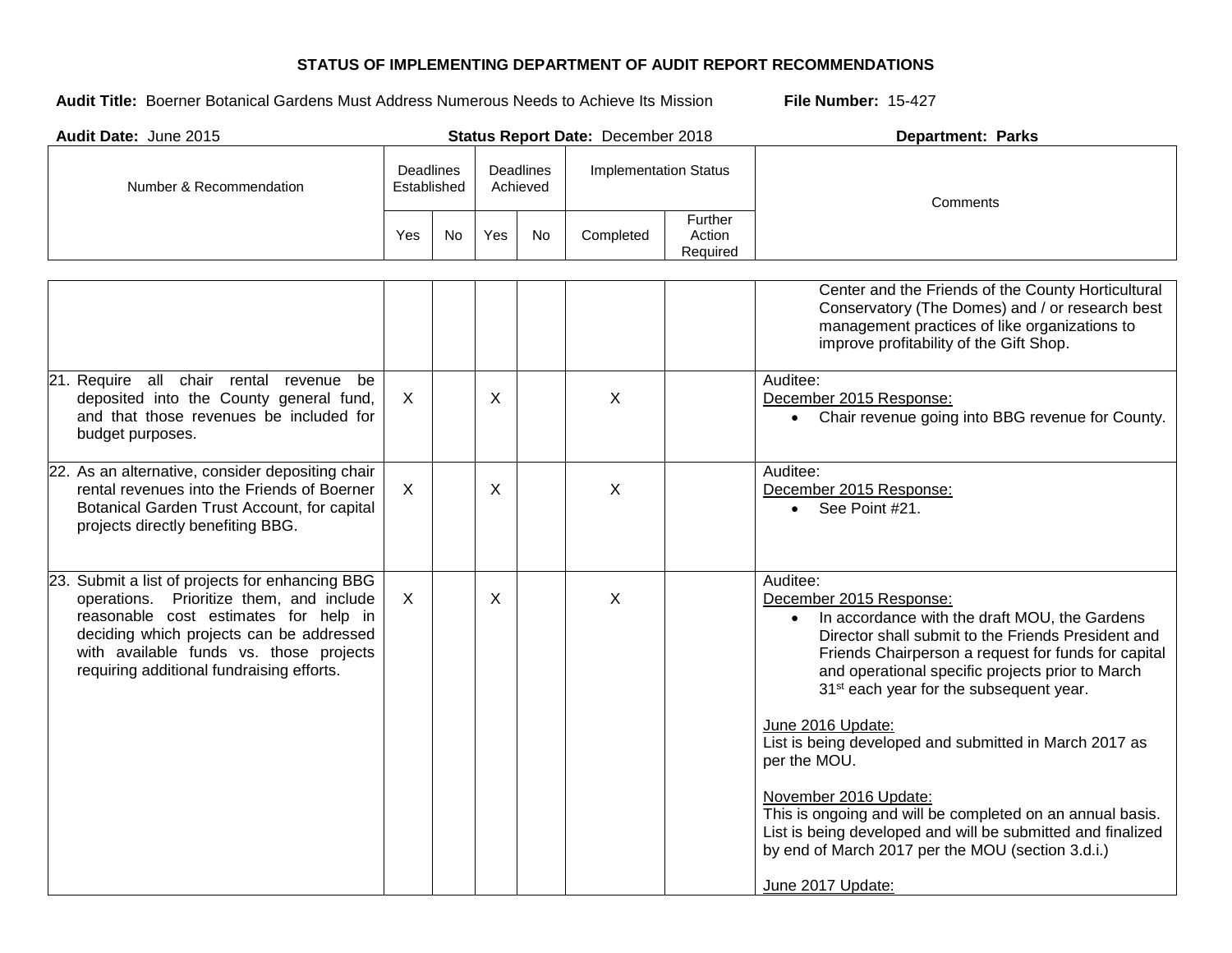| Audit Date: June 2015                                                                                                                                                                                                     |     |                          |     |                              | Status Report Date: December 2018 |                                      | <b>Department: Parks</b>                                                                                                                                                                                                                                                                                                                                                                                                                                                                                                                                                                                                                                                                                                                                                                                                                                                                                                                                                                                                                                   |  |
|---------------------------------------------------------------------------------------------------------------------------------------------------------------------------------------------------------------------------|-----|--------------------------|-----|------------------------------|-----------------------------------|--------------------------------------|------------------------------------------------------------------------------------------------------------------------------------------------------------------------------------------------------------------------------------------------------------------------------------------------------------------------------------------------------------------------------------------------------------------------------------------------------------------------------------------------------------------------------------------------------------------------------------------------------------------------------------------------------------------------------------------------------------------------------------------------------------------------------------------------------------------------------------------------------------------------------------------------------------------------------------------------------------------------------------------------------------------------------------------------------------|--|
| Number & Recommendation                                                                                                                                                                                                   |     | Deadlines<br>Established |     | <b>Deadlines</b><br>Achieved | <b>Implementation Status</b>      |                                      | Comments                                                                                                                                                                                                                                                                                                                                                                                                                                                                                                                                                                                                                                                                                                                                                                                                                                                                                                                                                                                                                                                   |  |
|                                                                                                                                                                                                                           | Yes | No                       | Yes | No                           | Completed                         | <b>Further</b><br>Action<br>Required |                                                                                                                                                                                                                                                                                                                                                                                                                                                                                                                                                                                                                                                                                                                                                                                                                                                                                                                                                                                                                                                            |  |
|                                                                                                                                                                                                                           |     |                          |     |                              |                                   |                                      | In accordance with the MOU, a prioritized project list with<br>cost estimates was created and submitted to FBBG for<br>their consideration.                                                                                                                                                                                                                                                                                                                                                                                                                                                                                                                                                                                                                                                                                                                                                                                                                                                                                                                |  |
| the<br>accuracy<br>of<br>24. Improve<br>reported<br>attendance figures to the extent possible<br>by using actual counts rather than<br>estimates that include duplicate<br>and<br>potentially inflated attendance counts. | X   |                          |     | X                            | $\sf X$                           |                                      | Auditee:<br>December 2015 Response:<br>• Through the 2016 budget request, a point of sale<br>system is to be installed as a means to continue to<br>improve accuracy of reported attendance.<br>The New Master Plan will consider a single public<br>access point into BBG.<br>November 2016 Update:<br>Working with IMSD on a RFP for a POS system.<br>Implementation is contingent on the 2017 County budget<br>approval process which will determine available funding as<br>well as the installation scope and timeline as part of the<br>Parks system-wide POS system.<br>June 2017 Update:<br>Parks is working with IMSD regarding implementation of a<br>POS system which will allow for greater attendance<br>tracking and more efficient customer transactions. A<br>vendor to install the POS has been chosen. Scope and<br>timing of implementation of the new POS system will begin<br>Parks system-wide in 2018 contingent upon funding<br>through the County budget.<br>December 2017 Update:<br>Parks continues to work with IMSD regarding |  |
|                                                                                                                                                                                                                           |     |                          |     |                              |                                   |                                      | implementation of a POS system which will allow for<br>improved attendance tracking and more efficient customer<br>transactions. File 17-522 authorized Parks to execute a                                                                                                                                                                                                                                                                                                                                                                                                                                                                                                                                                                                                                                                                                                                                                                                                                                                                                 |  |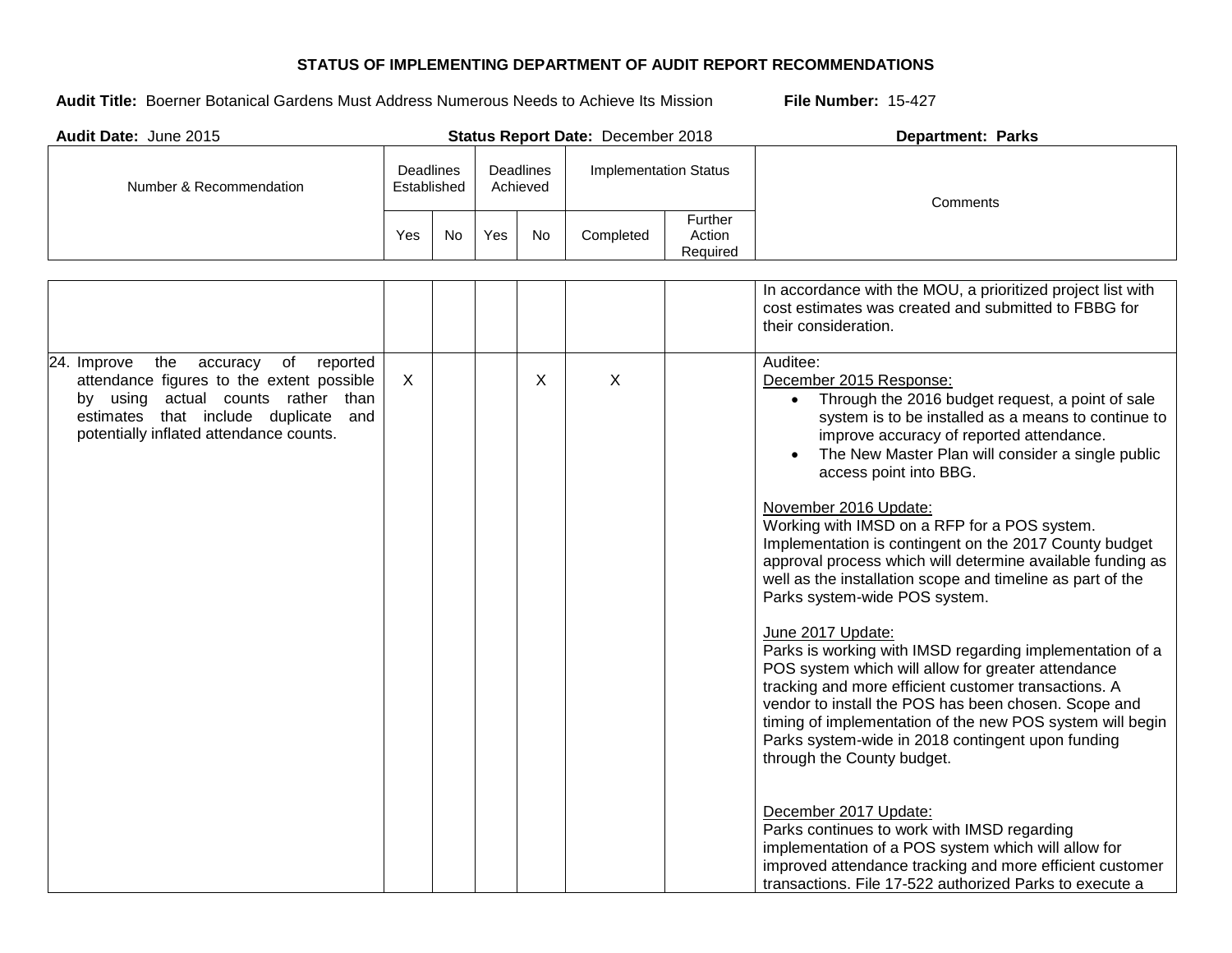| Audit Date: June 2015                                                                                                                                                                                               |                                                                 |           |                              |           | Status Report Date: December 2018 |                               | <b>Department: Parks</b>                                                                                                                                                                                                                                                                                                                                                                                                                                                                                                                                                                                                                                                                                                                                                                                                                                                                                                                                                                                                                                                                                                                                                                                                                                                                       |
|---------------------------------------------------------------------------------------------------------------------------------------------------------------------------------------------------------------------|-----------------------------------------------------------------|-----------|------------------------------|-----------|-----------------------------------|-------------------------------|------------------------------------------------------------------------------------------------------------------------------------------------------------------------------------------------------------------------------------------------------------------------------------------------------------------------------------------------------------------------------------------------------------------------------------------------------------------------------------------------------------------------------------------------------------------------------------------------------------------------------------------------------------------------------------------------------------------------------------------------------------------------------------------------------------------------------------------------------------------------------------------------------------------------------------------------------------------------------------------------------------------------------------------------------------------------------------------------------------------------------------------------------------------------------------------------------------------------------------------------------------------------------------------------|
| Number & Recommendation                                                                                                                                                                                             | <b>Deadlines</b><br><b>Deadlines</b><br>Established<br>Achieved |           | <b>Implementation Status</b> |           |                                   | Comments                      |                                                                                                                                                                                                                                                                                                                                                                                                                                                                                                                                                                                                                                                                                                                                                                                                                                                                                                                                                                                                                                                                                                                                                                                                                                                                                                |
|                                                                                                                                                                                                                     | Yes                                                             | <b>No</b> | Yes                          | <b>No</b> | Completed                         | Further<br>Action<br>Required |                                                                                                                                                                                                                                                                                                                                                                                                                                                                                                                                                                                                                                                                                                                                                                                                                                                                                                                                                                                                                                                                                                                                                                                                                                                                                                |
|                                                                                                                                                                                                                     |                                                                 |           |                              |           |                                   |                               | Software License, Maintenance, and Support Agreement<br>with Vermont Systems, Inc., for parks recreation<br>management software and a point-of-sale system to do<br>programming work and data entry in anticipation of a new<br>system go-live date of January 2018. Currently Parks has<br>funding for 2017 Phase I development of the new POS<br>system with Vermont Systems, Inc. as the vendor via File<br>17-522, but requires Phase II funding to implement the<br>system in 2018. The CEX 2018 Recommended Budget<br>included capital funding for the replacement and<br>implementation of POS system; however, Board deleted<br>project in Board 2018 Adopted Budget. Parks has<br>prepared a Board item for December 2017 cycle to fund<br>the implementation of the POS project in 2018.<br>June 2018 Update:<br>The Point Of Sale (POS) system has been installed and is<br>being used to compile admissions information for reporting<br>attendance information, including a breakdown by major<br>reporting area. Tracking attendance for on-site free<br>concerts will still be estimated, as attendees are not<br>paying admissions.<br>December 2018 Update:<br>The Point of Sale system has been installed and is<br>currently being used to collect detailed admission data. |
| 25. When reporting total BBG attendance,<br>include a breakdown by major reporting<br>area (Garden Admissions, Educational<br>Visits, etc.) so that significant variations<br>can be better localized and analyzed. | $\mathsf{X}$                                                    |           |                              | X         | $\boldsymbol{\mathsf{X}}$         |                               | Auditee:<br>December 2015 Response:<br>Through the 2016 budget request, a point of sale<br>system is to be installed as a means to continue to<br>improve accuracy of reported attendance.<br>June 2016 Update:                                                                                                                                                                                                                                                                                                                                                                                                                                                                                                                                                                                                                                                                                                                                                                                                                                                                                                                                                                                                                                                                                |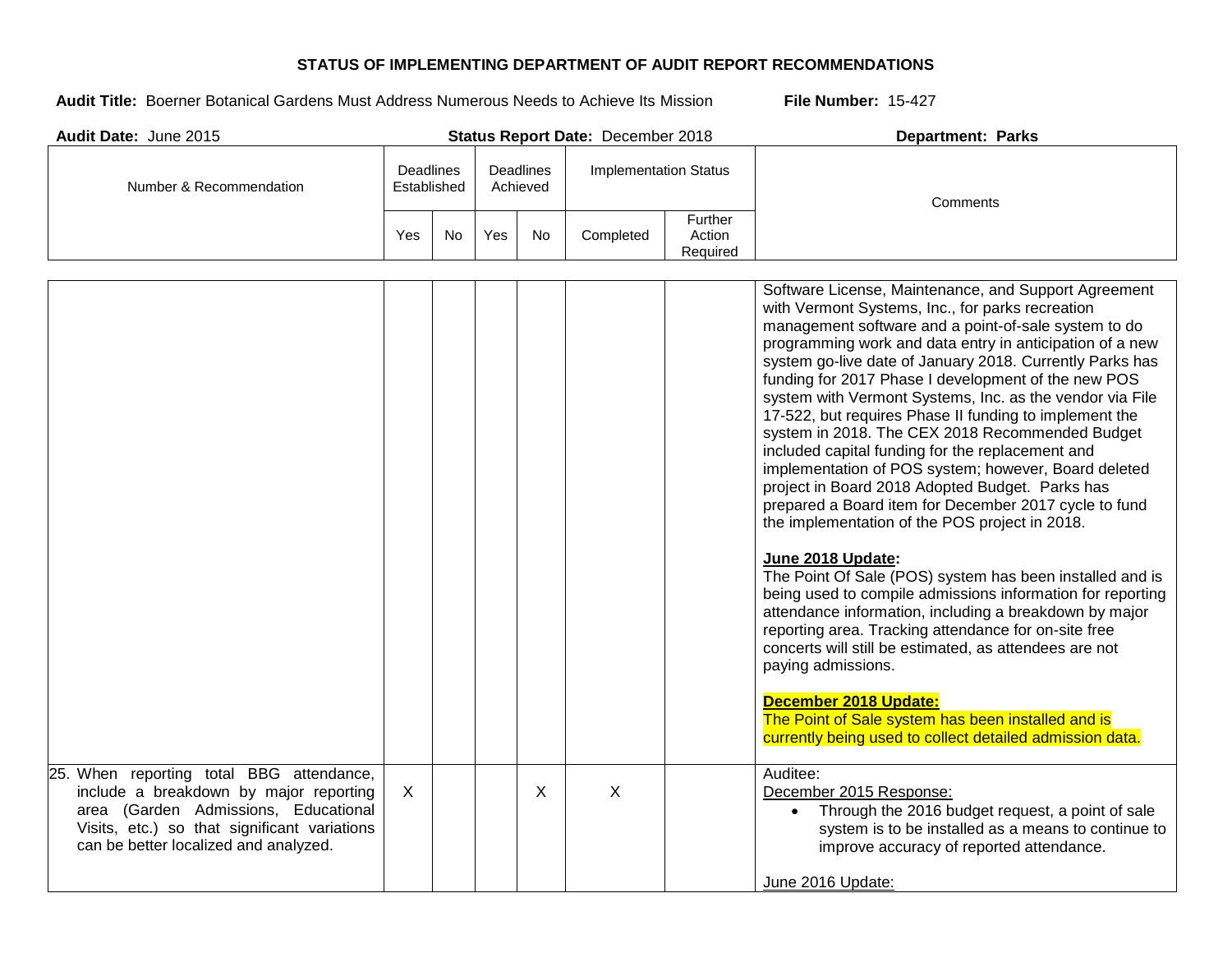| Audit Date: June 2015   |                                 |           |     |                              | Status Report Date: December 2018 |                               | <b>Department: Parks</b>                                                                                                                                                                                                                                                                                                                                                                                                                                                                                                                                                                                                                                                                                                                                                                                                                                                                                                                                                                                                                                                                                                                                                                                                                                                                                                                                                                                                                                                                                                                                                                                           |  |  |
|-------------------------|---------------------------------|-----------|-----|------------------------------|-----------------------------------|-------------------------------|--------------------------------------------------------------------------------------------------------------------------------------------------------------------------------------------------------------------------------------------------------------------------------------------------------------------------------------------------------------------------------------------------------------------------------------------------------------------------------------------------------------------------------------------------------------------------------------------------------------------------------------------------------------------------------------------------------------------------------------------------------------------------------------------------------------------------------------------------------------------------------------------------------------------------------------------------------------------------------------------------------------------------------------------------------------------------------------------------------------------------------------------------------------------------------------------------------------------------------------------------------------------------------------------------------------------------------------------------------------------------------------------------------------------------------------------------------------------------------------------------------------------------------------------------------------------------------------------------------------------|--|--|
| Number & Recommendation | <b>Deadlines</b><br>Established |           |     | <b>Deadlines</b><br>Achieved | <b>Implementation Status</b>      |                               | Comments                                                                                                                                                                                                                                                                                                                                                                                                                                                                                                                                                                                                                                                                                                                                                                                                                                                                                                                                                                                                                                                                                                                                                                                                                                                                                                                                                                                                                                                                                                                                                                                                           |  |  |
|                         | Yes                             | <b>No</b> | Yes | No                           | Completed                         | Further<br>Action<br>Required |                                                                                                                                                                                                                                                                                                                                                                                                                                                                                                                                                                                                                                                                                                                                                                                                                                                                                                                                                                                                                                                                                                                                                                                                                                                                                                                                                                                                                                                                                                                                                                                                                    |  |  |
|                         |                                 |           |     |                              |                                   |                               | RFP for a new sales and reservation system is being<br>created. POS will be implemented once new software is<br>selected.<br>November 2016 Update:<br>Working with IMSD on a RFP for a POS system.<br>Implementation is contingent on the 2017 County budget<br>approval process which will determine available funding as<br>well as the installation scope and timeline as part of the<br>Parks system-wide POS system.<br>June 2017 Update:<br>Parks is working with IMSD regarding implementation of a<br>POS system which will allow for greater attendance<br>tracking and more efficient customer transactions. A<br>vendor to install the POS has been chosen. Scope and<br>timing of implementation of the new POS system will begin<br>Parks system-wide in 2018 contingent upon funding<br>through the County budget.<br>December 2017 Update:<br>Parks continues to work with IMSD regarding<br>implementation of a POS system which will allow for<br>improved attendance tracking and more efficient customer<br>transactions. File 17-522 authorized Parks to execute a<br>Software License, Maintenance, and Support Agreement<br>with Vermont Systems, Inc., for parks recreation<br>management software and a point-of-sale system to do<br>programming work and data entry in anticipation of a new<br>system go-live date of January 2018. Currently Parks has<br>funding for 2017 Phase I development of the new POS<br>system with Vermont Systems, Inc. as the vendor via File<br>17-522, but requires Phase II funding to implement the<br>system in 2018. The CEX 2018 Recommended Budget |  |  |